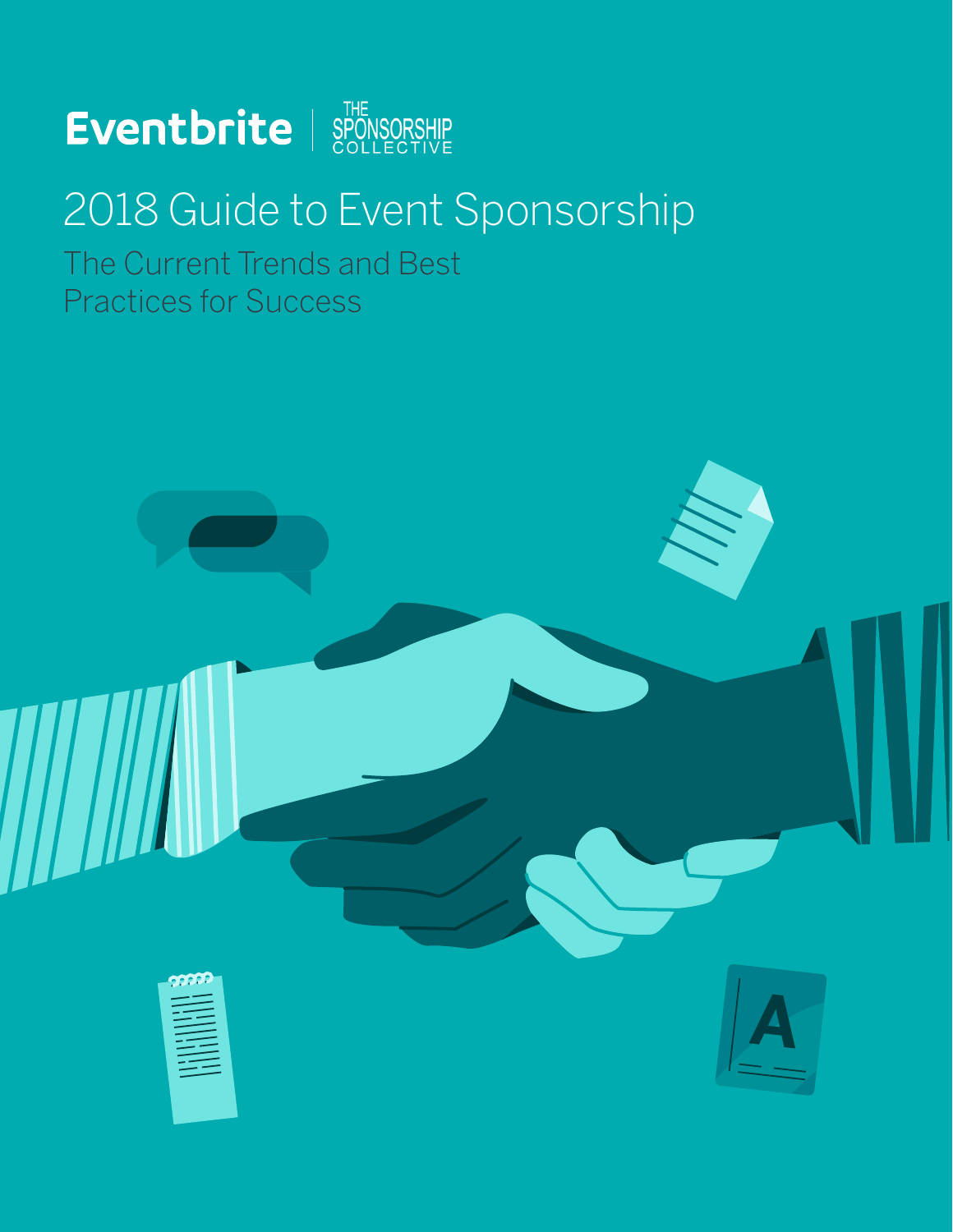### **Contents**

| Introduction                                        | $\frac{1}{\epsilon}$ |
|-----------------------------------------------------|----------------------|
| The New Paradigm of Event Sponsorship               | 5)                   |
| The Secret Weapon of B2B Events                     |                      |
| <b>Creating Sponsorship Opportunities</b>           | 12                   |
| Determining Your Value                              | 14                   |
| Menus Win Sponsorship, Not Packages                 | 17                   |
| Don't Email Your Proposal                           |                      |
| Closing Next Year's Sponsors Today                  | 23                   |
| One Thing You Must Do to Win<br>Sponsorship in 2018 | $\left/ \right/$     |
| The Takeaway                                        |                      |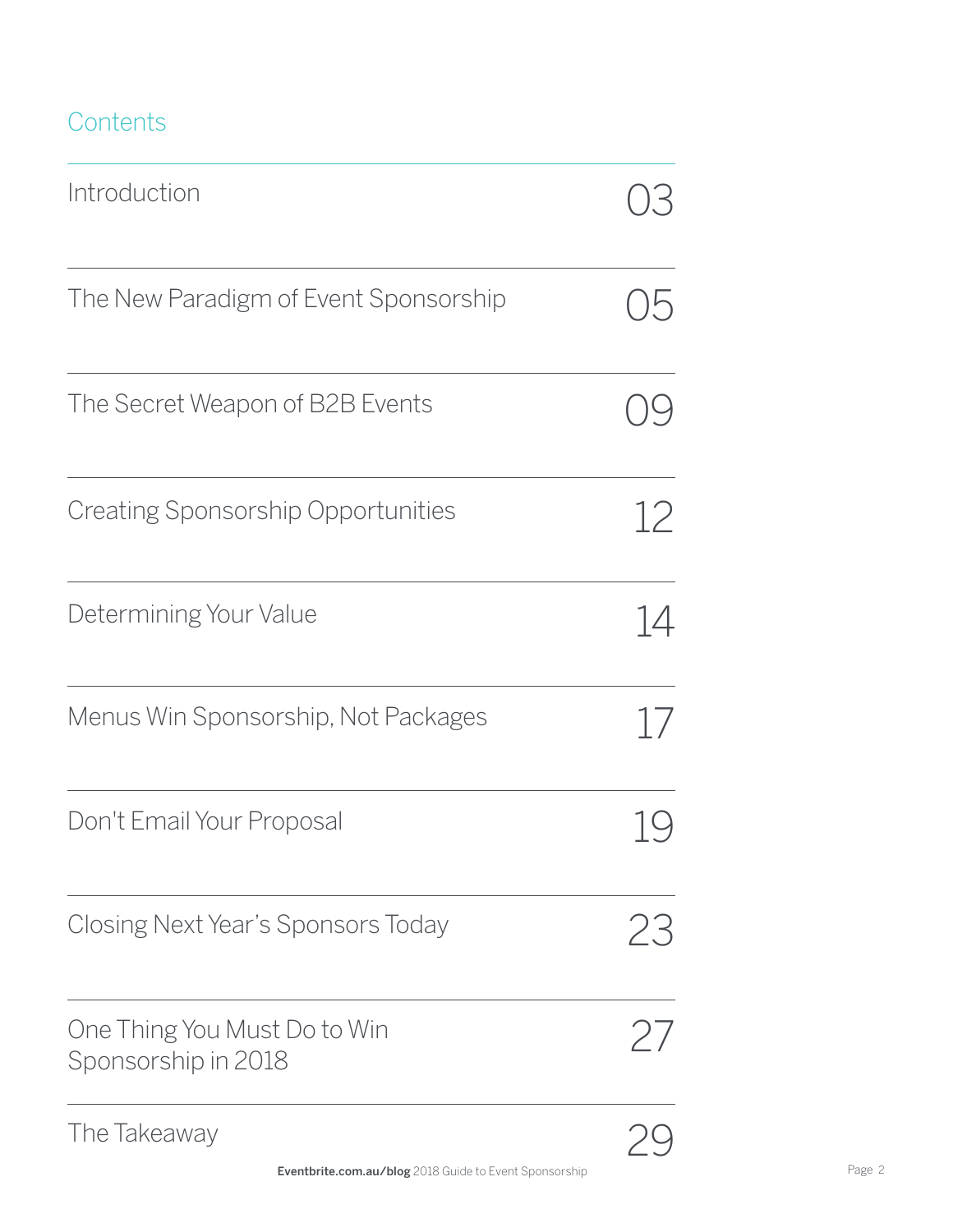The online world has connected brands to customers in new ways, but your event can give them something digital advertising can't — unprecedented access to their customers.

In return for that access, sponsors are willing to pay large sums of money — up to \$62.8 billion in fact. According to IEG's 2018 report on ["What Sponsors](http://www.sponsorship.com/Resources/What-Sponsors-Want-and-Where-Dollars-Will-Go-2017.aspx)  [Want,"](http://www.sponsorship.com/Resources/What-Sponsors-Want-and-Where-Dollars-Will-Go-2017.aspx) sponsorship spending is expected to grow faster than other forms of marketing and advertising.

### Meet the experts



Chris Baylis President and CEO of The Sponsorship Collective



Larry Weil President of The Sponsorship Guy™



Sara Berry Vice President Partnerships and Marketing for Boston Cannons



Joe Waters Founder & Blogger, Selfish Giving



JoJo Gutfarb Vice President of Goodwin Group PR



Katie O'Neil Senior Corporate Events Manager for LogMeIn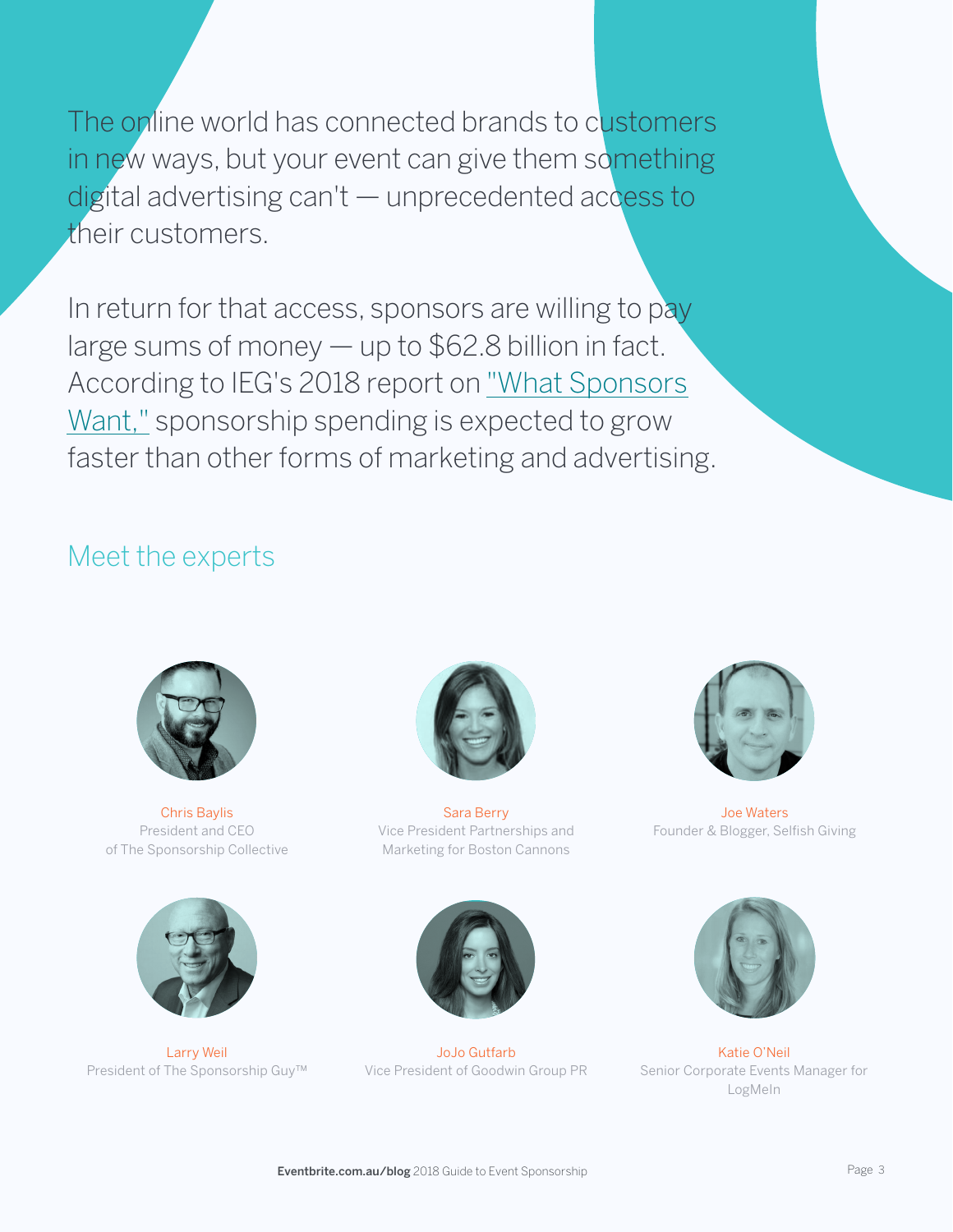### A guide for ambitious event professionals

This guide is for event professionals who are running large-scale events and want to future proof their ability to win and retain sponsors. You know that sponsors add an important revenue stream to your event and help you deliver enormous value to your attendees.

### What you'll learn:

- Why gold, silver, and bronze packages are the most overrated tool
- The secret, sponsorship-winning weapon of B2B events
- How to correctly determine the value of your sponsorship assets
- And so much more…

But first, let's take a moment to talk about the new paradigm of event sponsorship.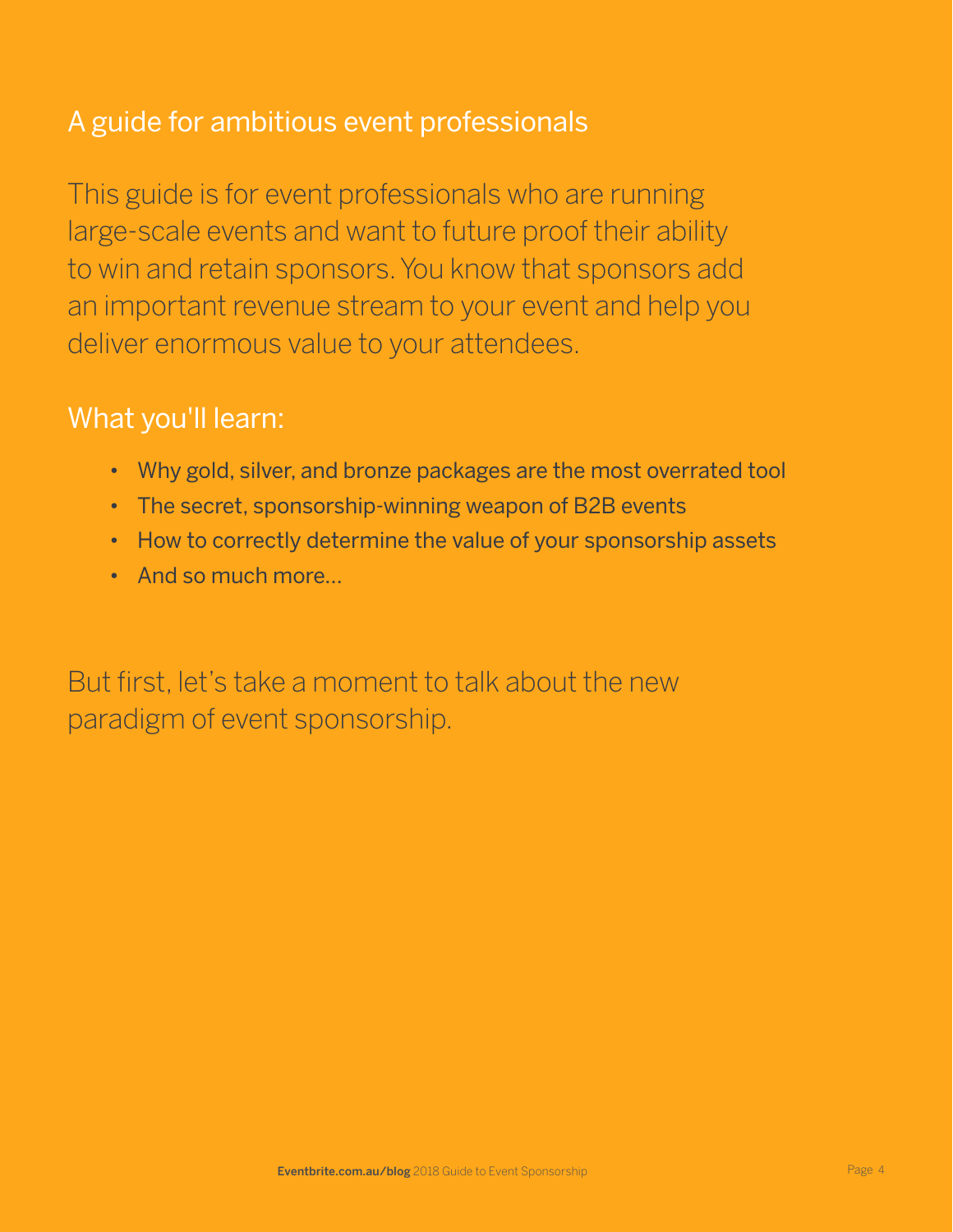### The New Paradigm of Event Sponsorship

#### What is sponsorship?

If you're having difficulty answering that question, you're in good company.

"It used to be a pretty simple answer," says Larry Weil. Larry is the Sponsorship Guy. And with nearly two decades of experience and over 4,000 brand and industry contacts, it's a title he's proudly earned. "Most people think of sports sponsorships like McDonald's and the Olympic team, or Carlton Draught and the AFL — but there's much more to it than that."

On the surface, sponsorship is a highly specialised branch of advertising and marketing, connecting brands to their customers. But as Larry Weil said already, there's much more to it than that.

In a recent survey, event professionals were asked to rank their sponsorship challenges from least to greatest. The results seem to suggest an answer to why so many professionals, the experts included, have a hard time defining sponsorship succinctly.

Respondents said that securing sponsors for their event was just as difficult as finding them — which was only marginally more difficult than approaching sponsors and measuring and evaluating sponsorship return on investment (ROI).

The emerging pattern in these responses show that events aren't struggling with any single aspect of event sponsorship — it's the entire process.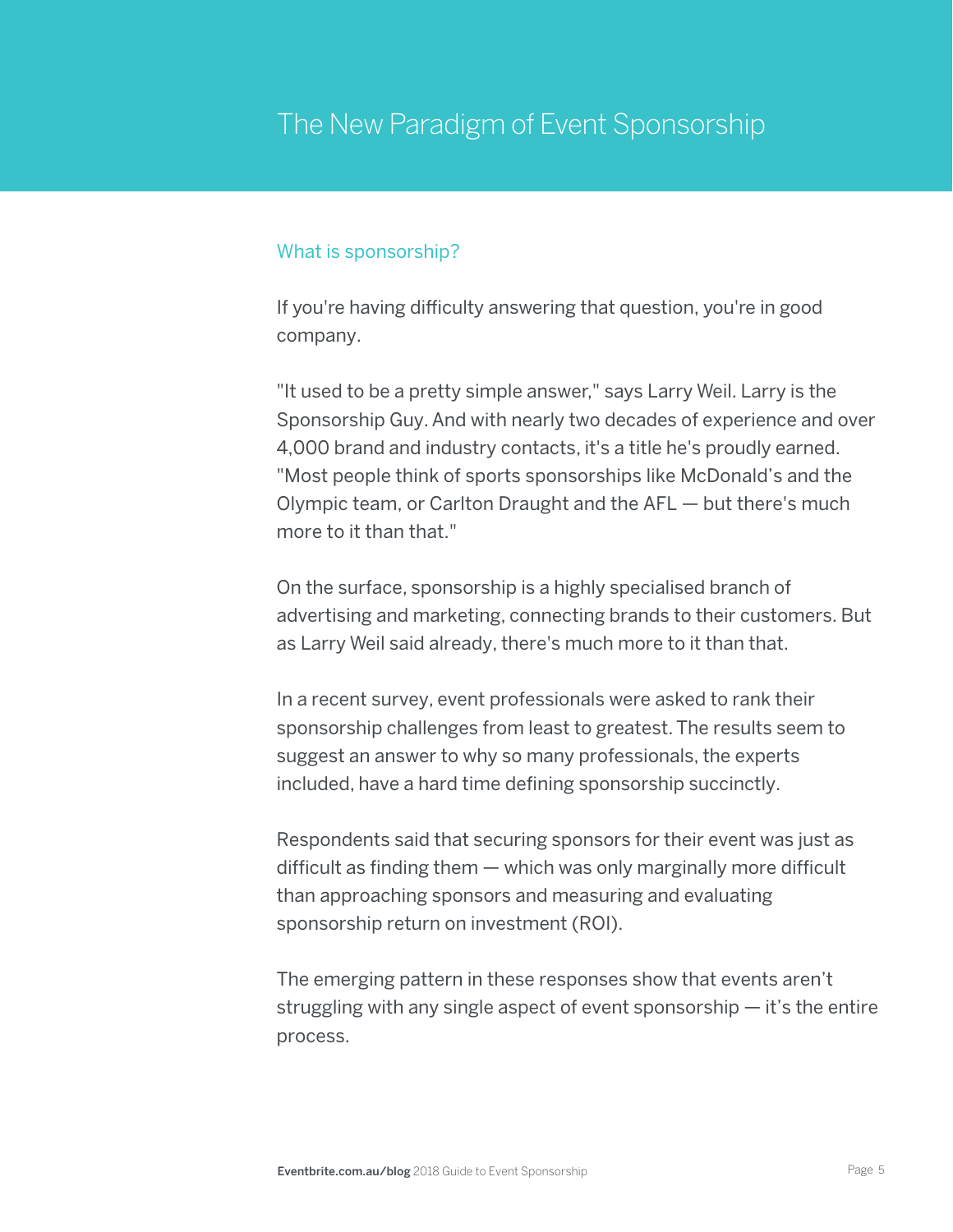Respondents of a recent survey said finding and securing sponsors were their greatest challenge.



"Digital advertising has changed things," says Joe Waters of Selfish Giving. He spends his time helping nonprofits secure corporate sponsors in the US. "The abundance of data and analytics in the digital world has greatly influenced how sponsors measure success in the real world."

"When I started in the industry, smartphones and social media platforms were just coming into play," says Katie O'Neil, who's worked on events like HubSpot's Inbound and is now the Senior Corporate Events Manager for LogMeIn. "There are so many more ways for an event sponsor to interact with their event attendees now."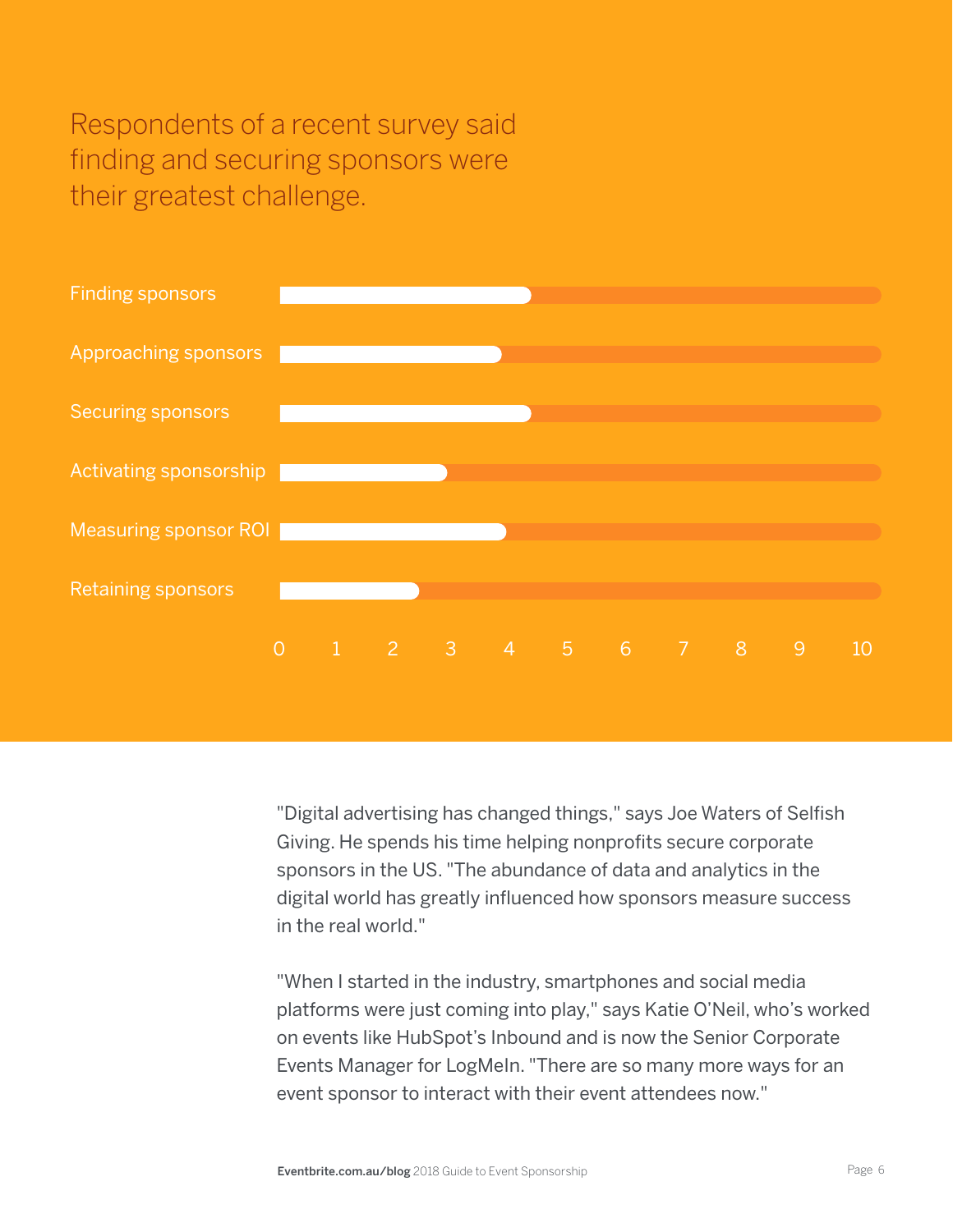Sponsorship Collective president and CEO Chris Baylis calls this shift a new paradigm for event sponsorship. "In order to build a foundation and successfully win sponsors, events need to change their perspective," he says.

"While there are still aspects of sponsorship focused on brand awareness, there's a new paradigm for event sponsorship," he says. "Today's customers know when they're being advertised to and can more easily ignore marketing messages."

For that reason, Baylis explains, "sponsors don't just want your attendees to be aware of their product or service. They want to offer value, provide solutions, and create deeper, long-lasting connections with your attendees."

Sara Berry has sold sponsorship for multiple properties, including restaurant guide Zagat, the New England Patriots, and — most recently — the Boston Cannons. She rarely uses the word "sponsorship" anymore. "It's much more of a partnership these days," says Berry. "Successful sponsorship happens when sponsors and events work together to advance one another's goals."

A possible reason sponsors and events are pressured to hold one another accountable, according to most of our experts, is tighter corporate budgets.

When budgets get tight, sponsors scrutinise every opportunity.And when a sponsor can easily raise awareness for their brand on digital and social media, often at a more affordable price and with ROI that's easier to prove, it's no surprise that awareness is no longer the sole purpose of sponsorship.

Accustomed to the real-time feedback and data-rich reporting in the digital world, sponsors demand a new paradigm for sponsorship in the real world.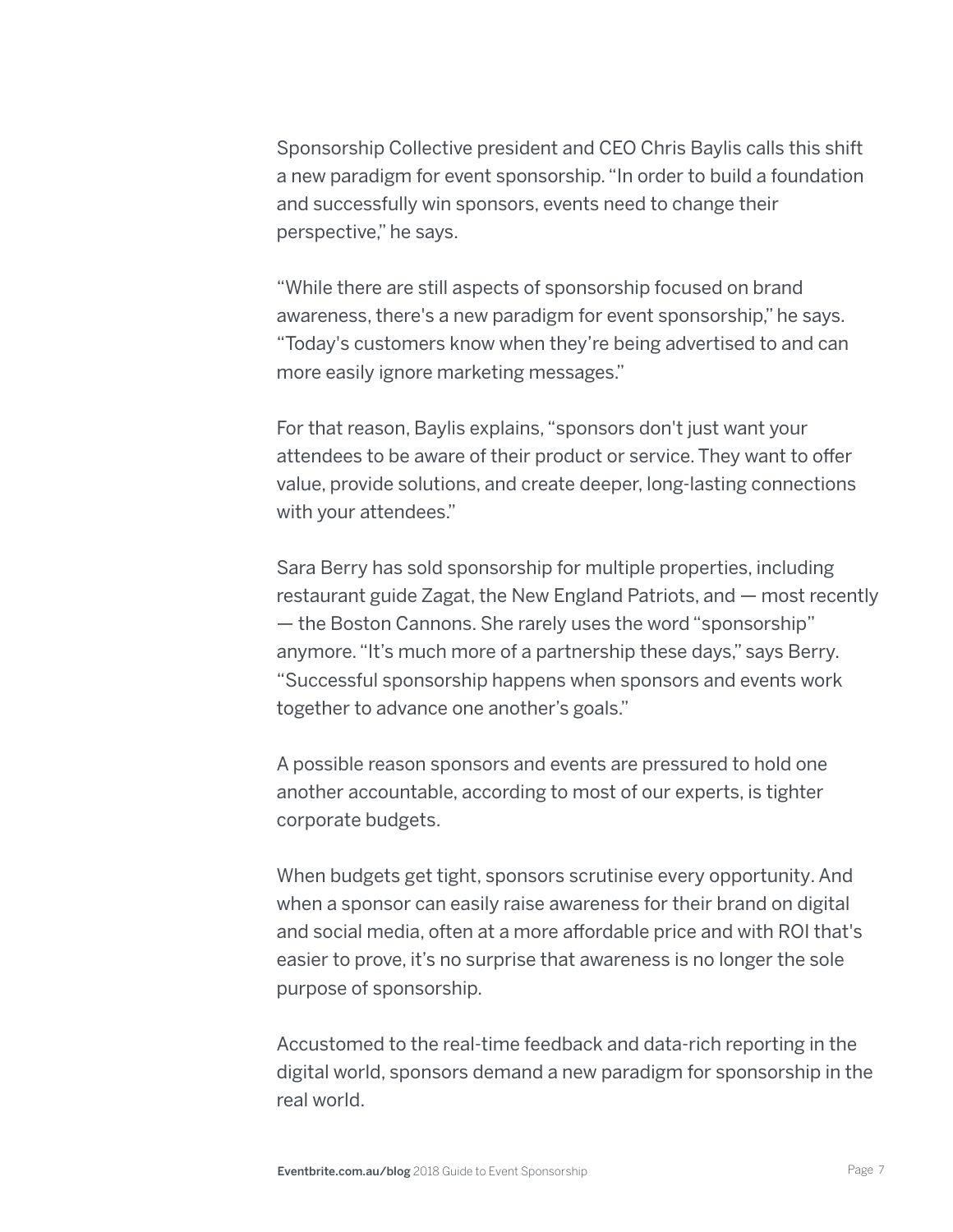### So what do sponsors want?



Sponsorships give brands a lucrative opportunity  $-$  to meet their customers in person. But in the new paradigm of event sponsorship, access isn't enough.

"It comes down to knowing your event," says Katie O'Neil. "There are too many events offering the same access to the same sponsors. If you want to win sponsorship today, you're going to have to know who your attendees are and how sponsors can help them."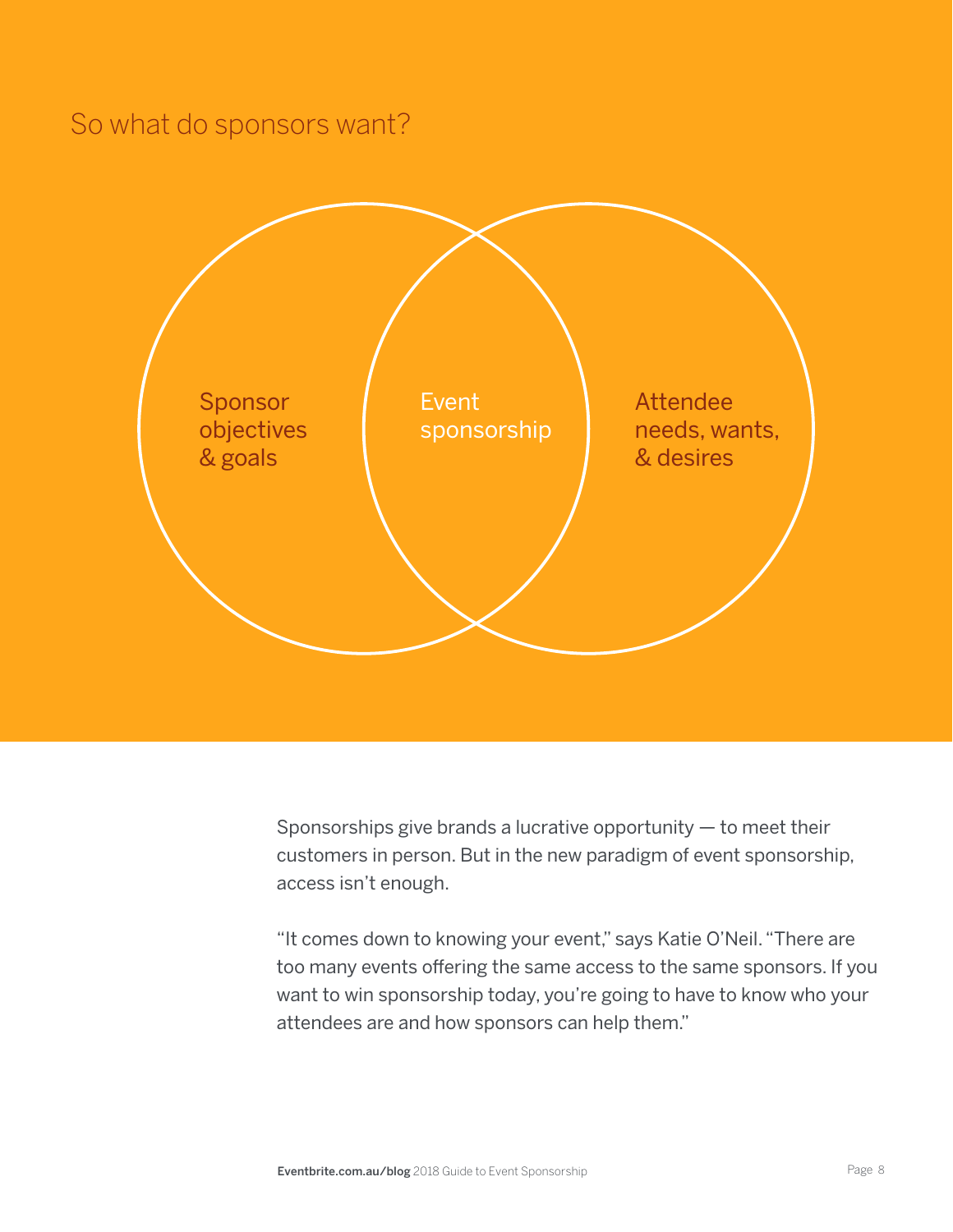Business-related events — like conferences, summits, and trade shows — have a distinct advantage over B2C events like sports games or music festivals.

It all comes down to your attendees.

"Sponsorship has increasingly become an integral part of the business world," says JoJo Gutfarb, vice president of Goodwin Group PR.

In comparison to concert-goers, sports fans, and festival die-hards, people who attend B2B events make important business decisions and control corporate budgets.According to Chris Baylis, these attendees can be 10 to 100 times more valuable than the general public.

"B2B events have more layers to them, which means there's more opportunity for sponsorship," says Joe Waters. "At a conference, for example, not only can sponsors get on stage and directly address the audience, but they can have face-to-face conversations with their most interested customers."

With that in mind, knowing why people attend your event and the problems they are experiencing in their professional lives can help you create valuable sponsorship opportunities.

"The attendee list is the first thing I look at when evaluating sponsorship opportunities for LogMeIn," says Katie O'Neil. "If I'm confident that we'll be able to reach our target audience, I'll consider the opportunity  $-$  but only then."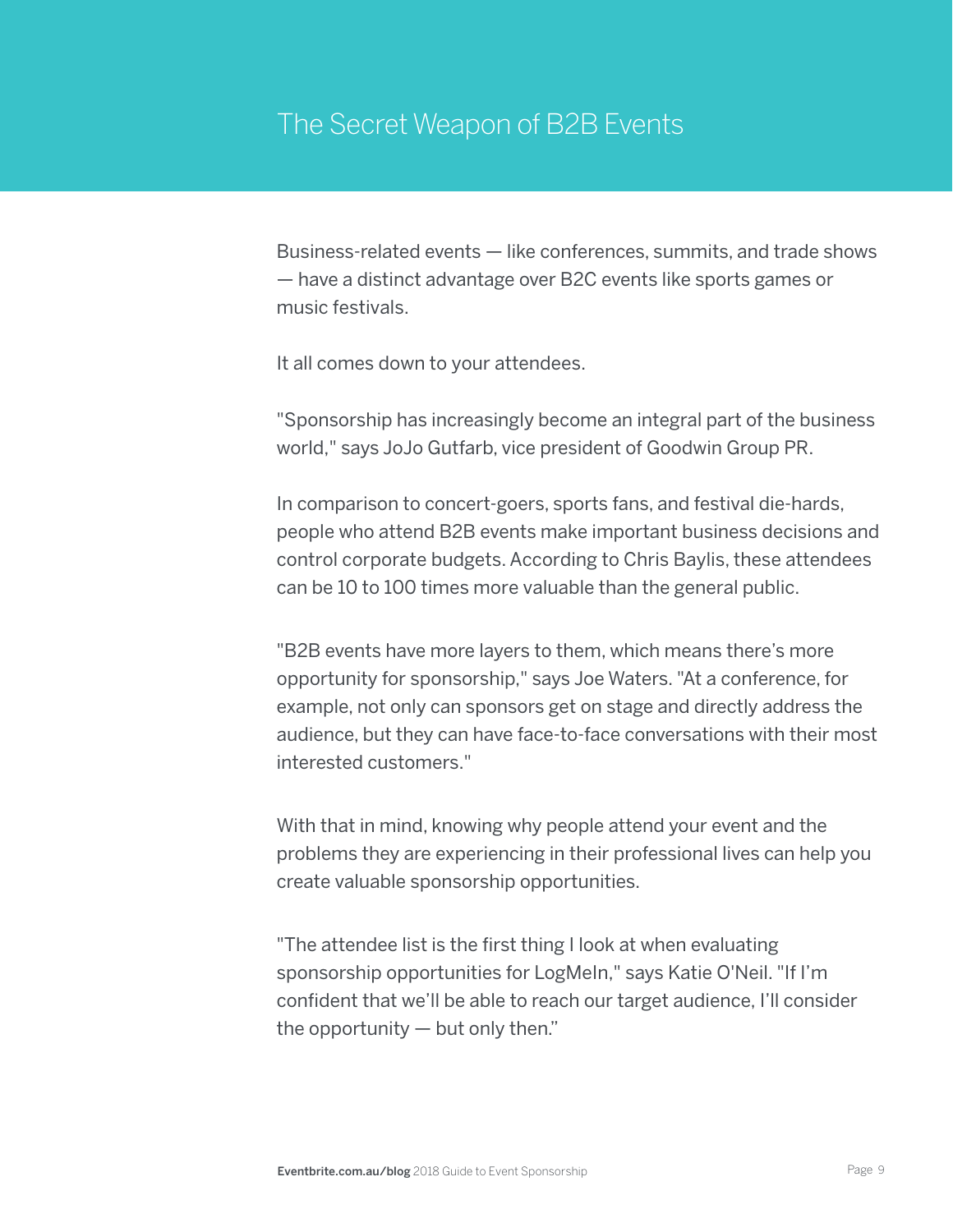#### Who are your attendees? Just ask them.

It's not enough to tell potential sponsors that your event attracts a B2B audience. If you hope to utilise your secret weapon, you'll need to know who your attendees are before you can determine their value to sponsors.

If you use Google Analytics to track your event website or listing, you'll be able to gather basic demographic data about your attendees. Then with a data management platform like Umbel, you can combine the data from Google Analytics and your ticketing and registration system with their third-party data. Now you know things like household income, purchase behaviour, and a lot more.



Are your events on Eventbrite?

Add Google Analytics to your event listings so you can track visits to your event pages. Combined with your event reports and analytics, you will have holistic view of who's interested in your event — not just who's attended.

Thanks to free web analytic tools and inexpensive databases, it's rather easy to collect basic demographic and firmographic data about your attendees. Because it's both affordable and effortless to gather this data, you can safely bet your competition has an easy time getting to know their attendees.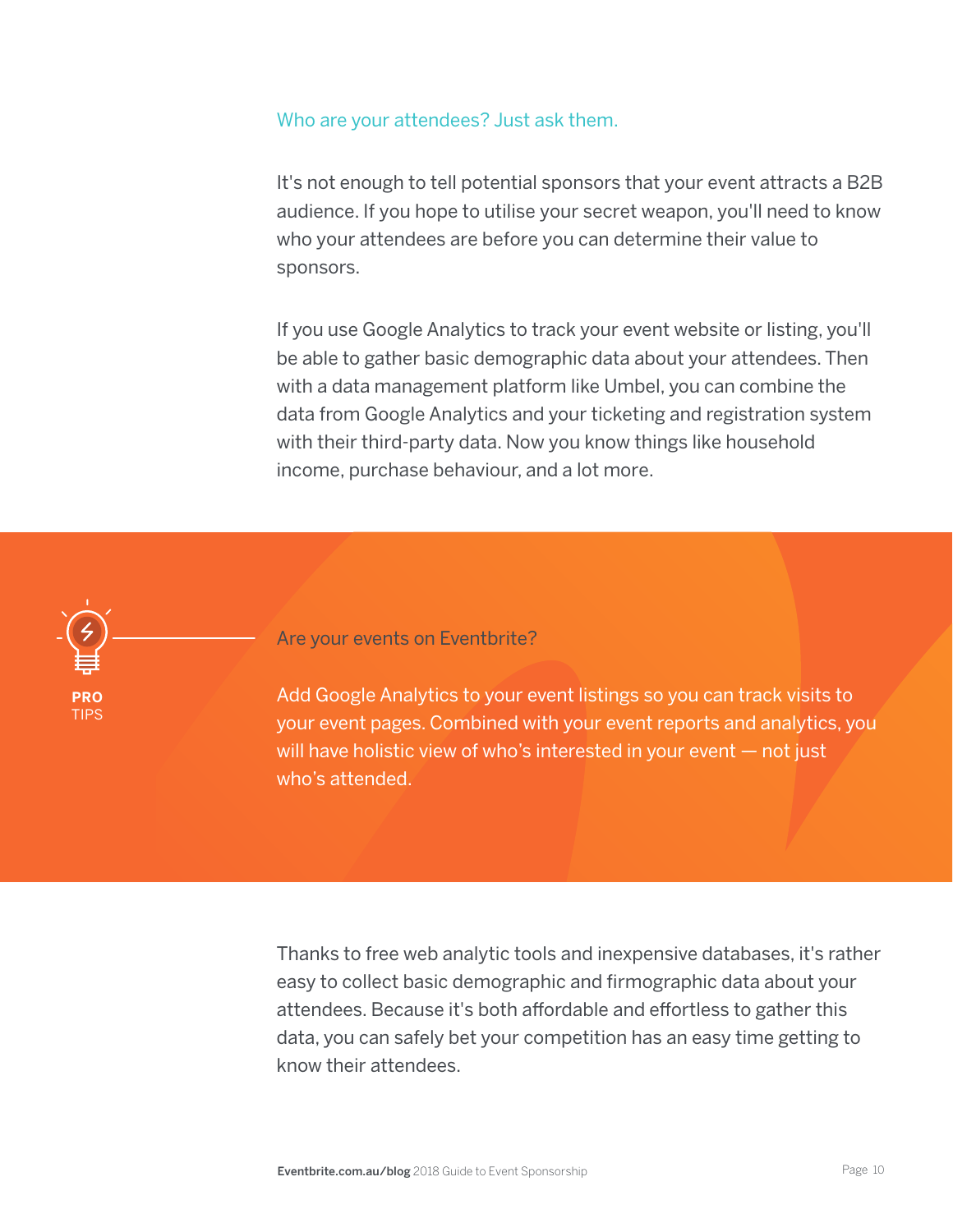Which is why, to remain competitive, you must go deeper.

From purchasing market research to analysing your attendee data, there are numerous ways to define your attendees — but the best method is surveying. Surveys allow you to go deeper by asking your attendees about their frustrations, goals, budget responsibilities, and other information potential sponsors will find valuable.

In addition to basic questions about your attendee's age and job function, find out how many people they manage and if their team is national or global. Consider asking them how long they've worked in their industry. Have them tell you their greatest challenges.

It's worth noting, though, that you'll want to limit the amount of questions on your registration form. Studies show that each step in the purchase process can lead to a 10% decrease in sales. So ask only the most important questions upfront, then save the rest for a post-event survey.

Once you know your attendees better than you ever have before, look for common traits and characteristics they share — and don't stop until you've identified at least three or four.

Avoid using a single trait or characteristic to define your audience. For example, let's say your event attracts software engineers. That alone isn't enough to woo sponsors. Sponsors will want to know their seniority, company size, and area of expertise.

"Brands divide their customers up by segments to help them advertise more cost effectively," says Chris Baylis. "As Joe Waters said earlier, they expect the same level of detail from events seeking their sponsorship. So the more you can segment your audience, the better prepared you'll be to win sponsorship."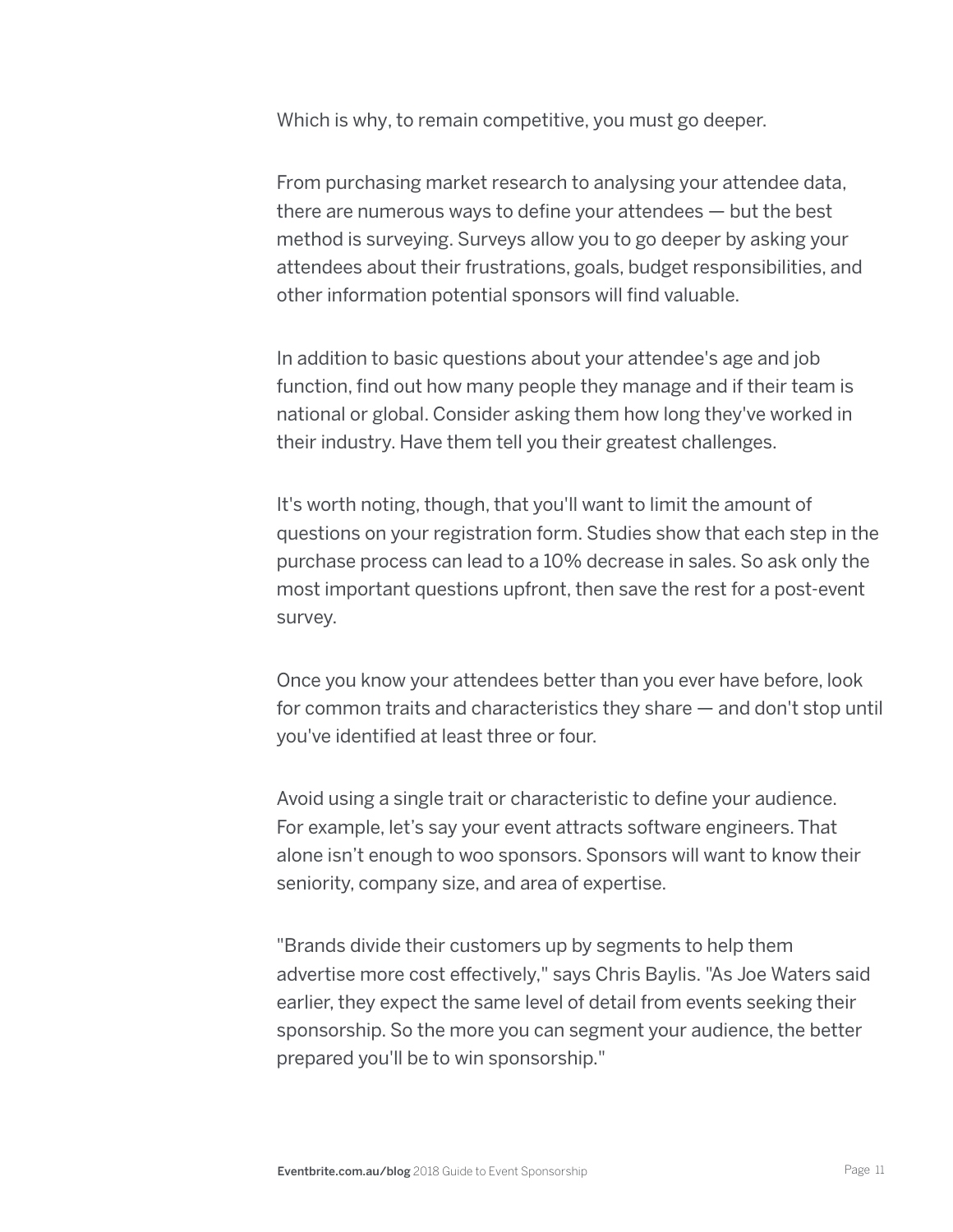In an earlier section, you learned that brands sponsor events to gain access to their target audience. The next step in securing event sponsorship is determining how sponsors will interact with your attendees.

### Respondents of a recent survey say their ability to identify sponsorship assets is mostly average.



In our survey, many respondents consider their ability to identify event assets for sponsorship to be average. If you're among that group, this section demystifies the process.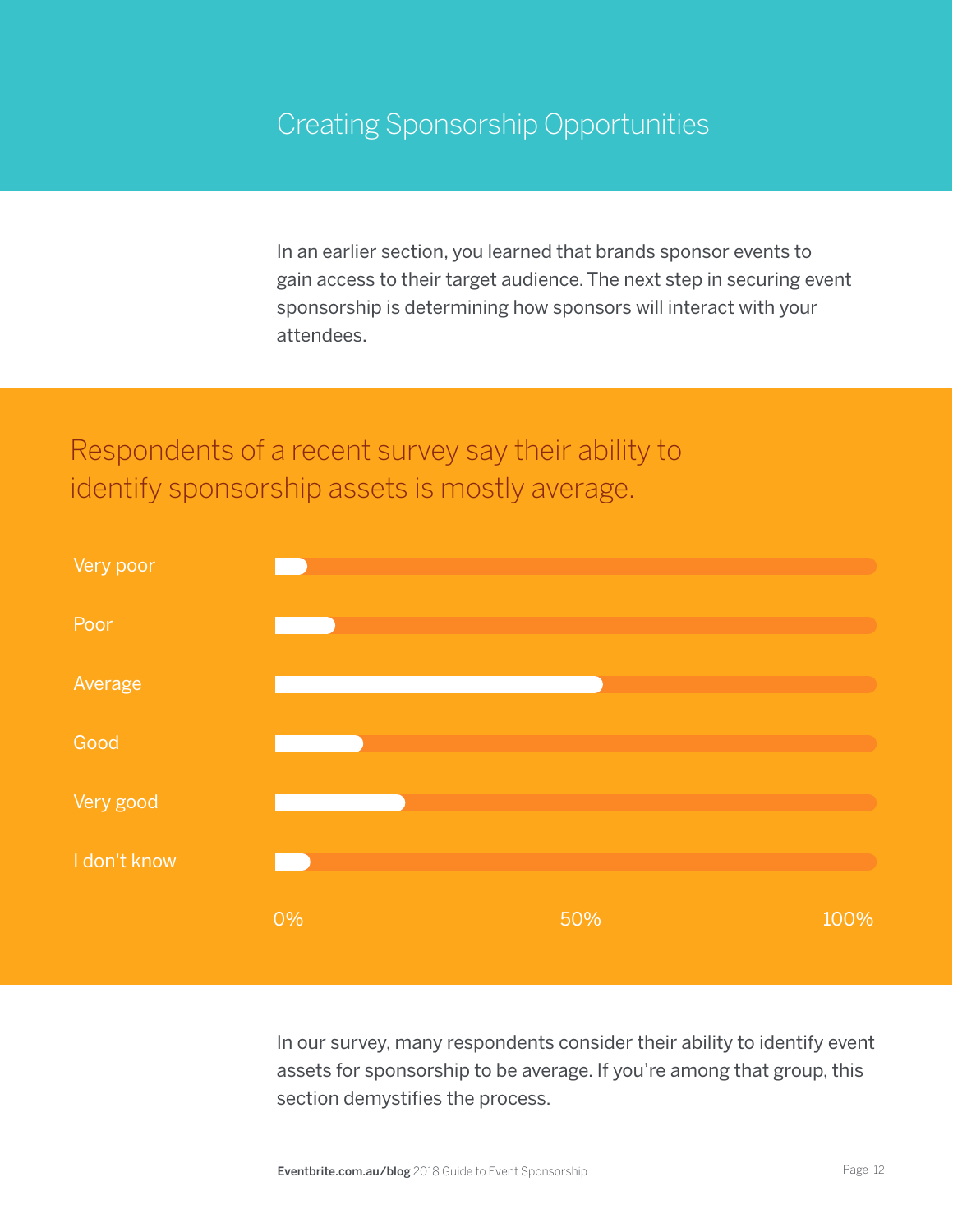#### So what is an asset?

A logo placement, for example, is an asset. So are speaking opportunities or complimentary passes. But if you've taken the time to learn who your attendees are, you'll be able to identify more valuable assets.

Let's say a large number respondents to a post-event survey from last year mentioned wishing there were more networking opportunities at your single-track conference. You want to fulfill their wishes, but you only budgeted for one cocktail mixer. This is the perfect opportunity for a sponsor — and a valuable asset, too.

Gather your team for a brainstorm and see how many assets you can come up with. If you need inspiration, Joe Waters from Selfish Giving recommends keeping an eye on the competition. "A lot of people don't look at similar events to see how they're doing sponsorships, but they definitely should," he says. "Look at other events and see if they're making money off something you're not."

As you develop your list of assets, create a table, listing each asset in the first column. Your next task is to assign a value to each, which we'll explain in the next section.



If you're using Eventbrite for registration, you can create custom. [hidden](https://www.eventbrite.com.au/support/articles/en_US/How_To/how-to-create-hidden-ticket-types?lg=en_US) tickets for sponsors quickly and easily.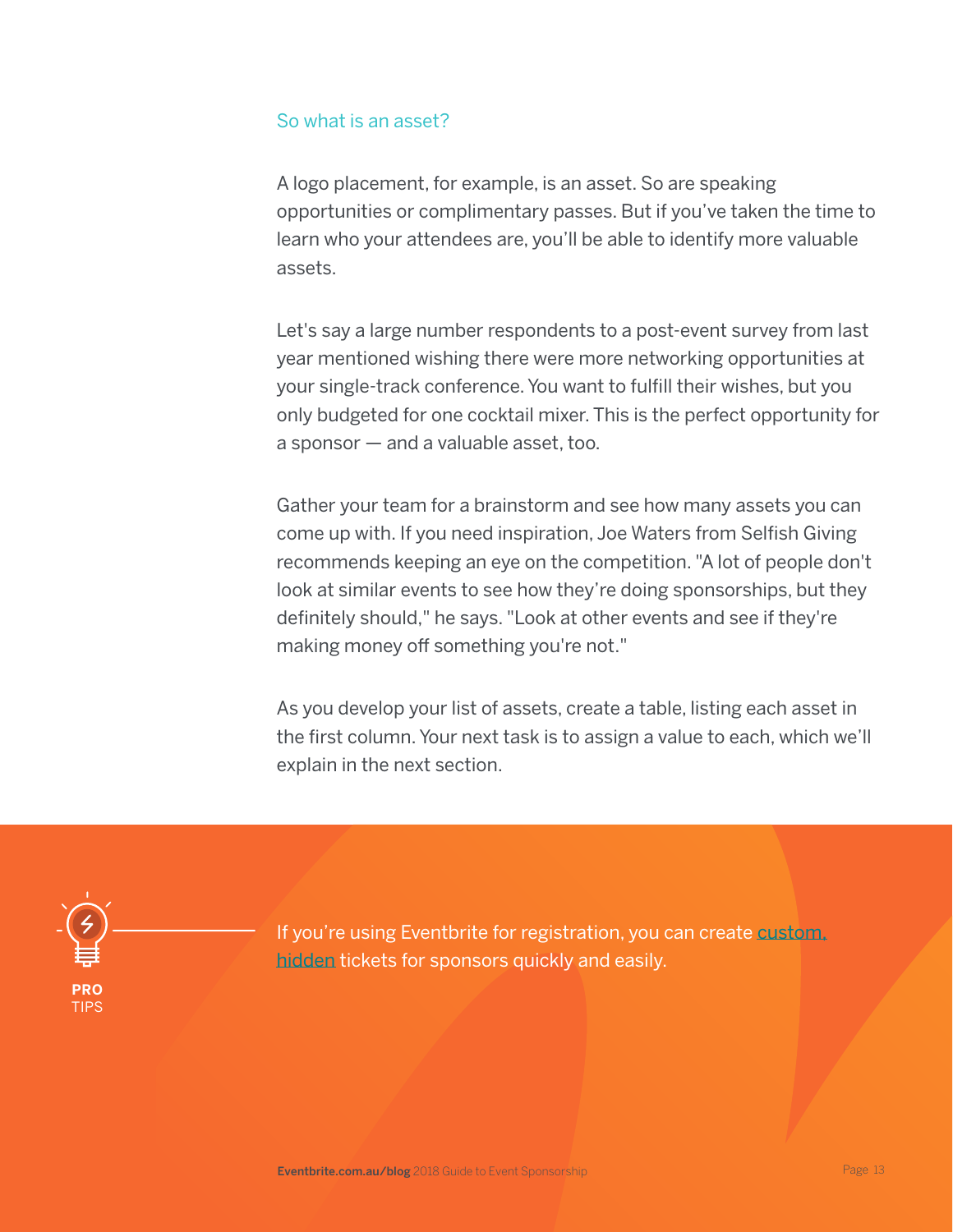### Determining Your Value

Once you have a list of assets available for sponsorship, the next step in the process is to determine how much you'll charge for each opportunity.

This part of the process is called valuation.And according to Chris Baylis, a lot of events get this part wrong. "A majority of event organisers have no idea what the market rate is for their sponsorship properties," he says. "So they tend to make up their value."

This method may help you win a handful of sponsorships, but in reality could leave money on the table. "By blindly assigning value to your assets, you can undercharge sponsors or ask for too much," says Baylis.

Our sponsorship experts agreed that asset valuation should be based on value.

"It really comes down to how valuable that asset is to the sponsor," says Larry Weil. "Sponsors will spend money on anything that improves their business. So long as you can prove a return on their investment, the only barrier will be their budget."

To maximise your sponsorship revenues and  $-$  if you manage your costs appropriately — your profits, you'll need to find the sweet spot between the actual cost of each asset and the perceived value of it.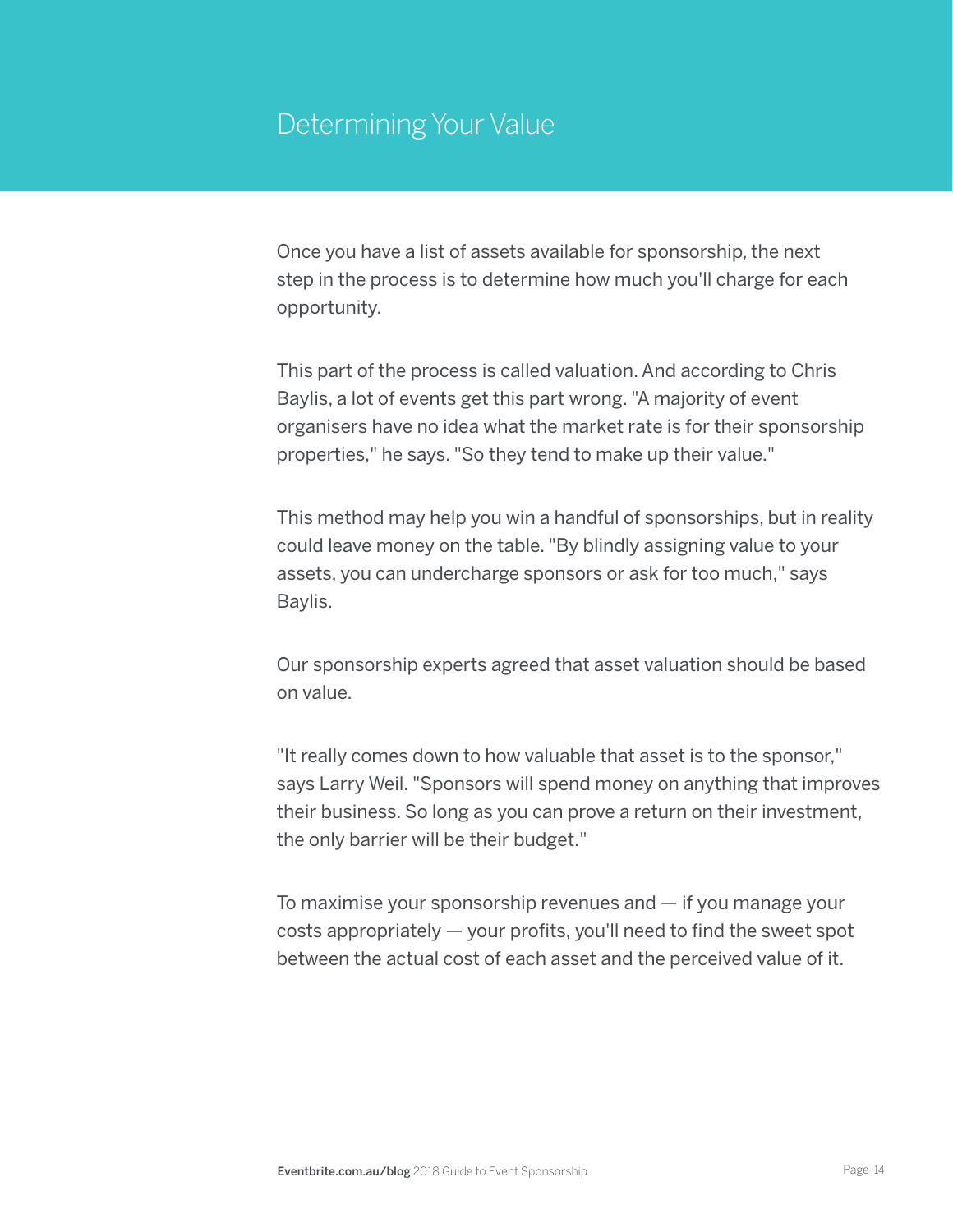According to Weil, most events stop somewhere after the first step in that process. "In my experience, too many events price their sponsorships at or around cost," he says. "For example, they will charge \$250,000 to sponsor the post-event cocktail party because that's how much it cost. They ignore the dollar value of the opportunity to the sponsor."

If your sponsor's perceived value is higher than your activation price, then they will decide to sponsor. And if your cost for activation is lower than that price, you will make money.



Not only is this method the best long-run economic model for your event, value-based pricing helps you approach event sponsorship more like a partnership. Instead of being concerned about your profit margin, you'll be focused on delivering on the perceived value.

You'll start by researching the market rate for your assets — which means looking at your competition. "Seeing what other events charge for similar sponsorship opportunities is a common method for determining your price," says Joe Waters.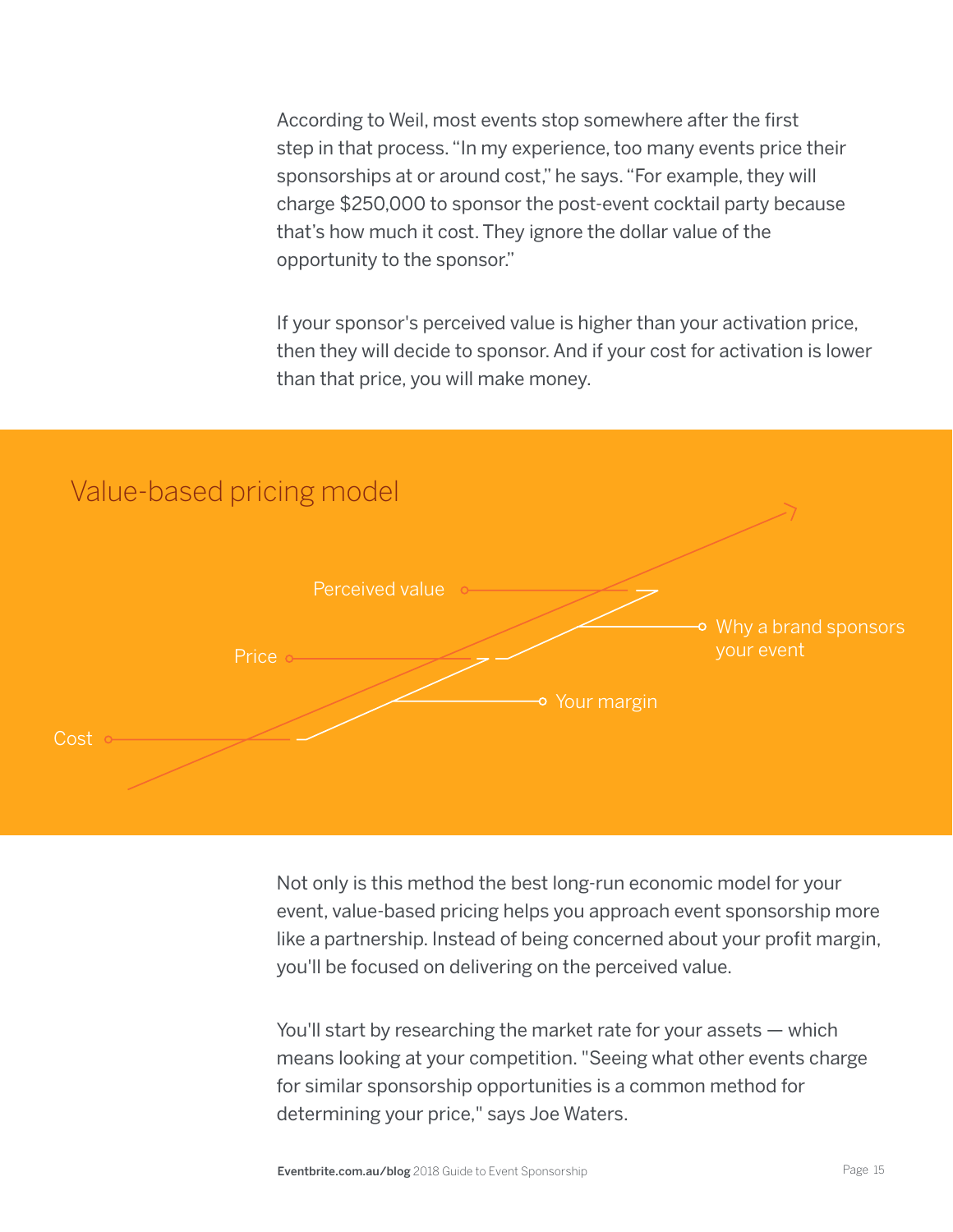Gather as many reference points as possible and take detailed notes about their value proposition  $-$  it'll come in handy later. "When you look at other events, don't just look at what they're charging sponsors," adds Waters. "Look at what they're offering them for that price!"

Also, keep in mind that you're also competing with other methods of advertising. Potential sponsors are investing money in advertising and marketing on a daily basis. They know exactly how much an email blast or logo placement is worth — you should, too.

Once you have enough to data to determine the market rate for your sponsorship assets, put yourself in your sponsor's shoes. What will they get out of this opportunity? Sponsorship is a business investment, and sponsors need to see a tangible outcome before they'll meet with you, much less commit.

With deep knowledge about your attendees, look back at your market research and analyse how competitors position their sponsorships. Are there ways to promise more value? For instance, if your attendee survey revealed that an overwhelming majority of them were the final decision maker on budget decisions, your assets may be more valuable to sponsors.

Now you'll set the initial price of your assets.

If you're worried about getting it wrong, don't. Setting the initial price for your assets can be tricky. No one guesses the "perfect" price on their first go. Even with all of the best research in the world, you will be much better served if you treat pricing as a test-and-then-iterate exercise — an exercise of constant learning and adaptation.

"It's all trial and error," says Sara Berry. "You need confidence going in. Once you start talking to sponsors, you'll become more familiar with their goals and objectives." And eventually, you'll determine the true value of your sponsorship assets.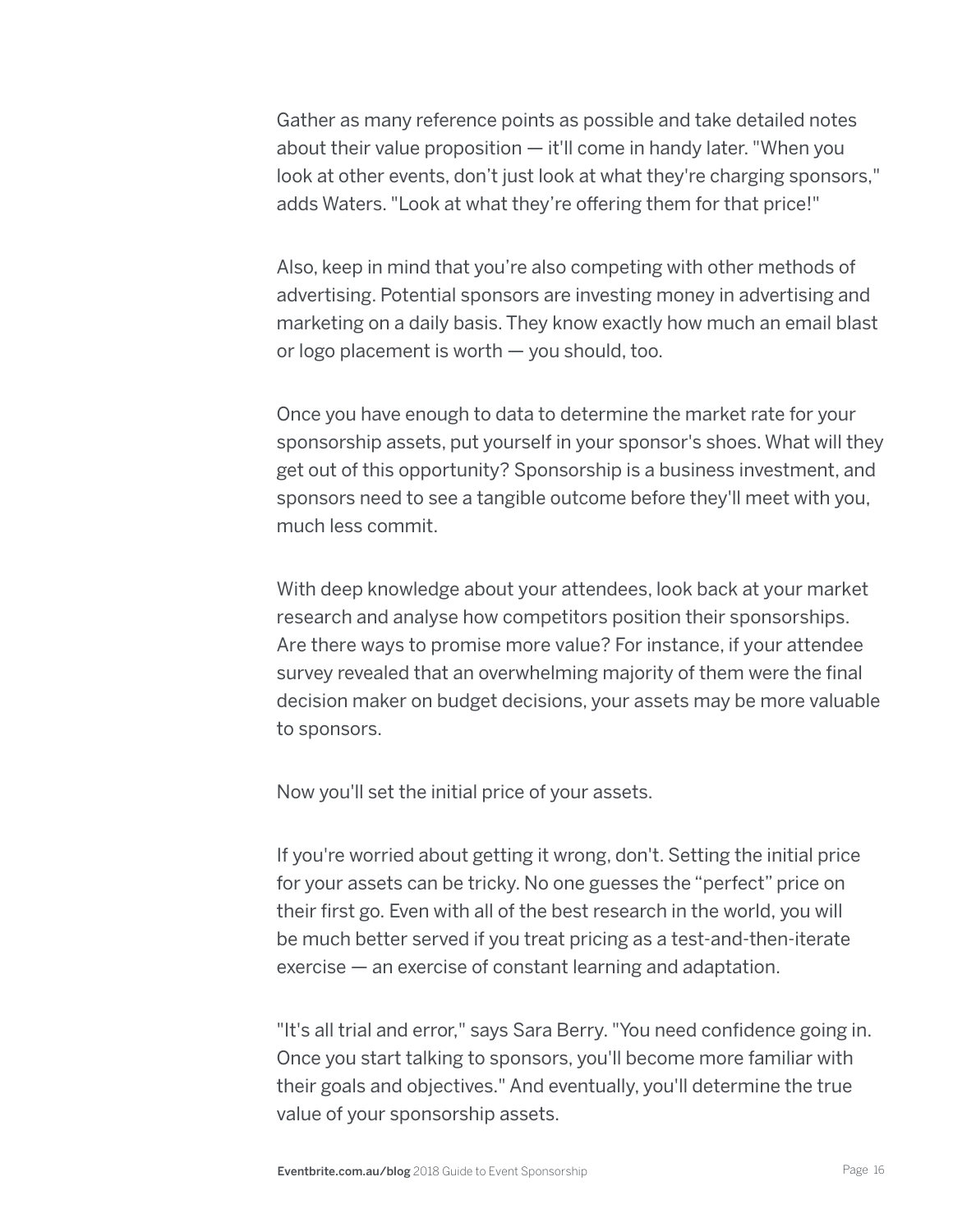The work you'll have completed by following the best practices mentioned so far will help you create lucrative sponsorship opportunities. But before you start contacting your prospects, you'll want to consider parting ways with a longstanding tradition: tiered sponsorship packages.

Most of our experts believe that gold, silver, and bronze sponsorship packages — or any naming scheme — can be effective conversation starters. But they all wholeheartedly agree that custom packages are key to discovering bigger, more valuable opportunities that sponsors really want.

Chris Baylis thinks they should be done away with entirely: "So much effort is put into crafting a sponsorship package. Yet it is the most overrated, unnecessary tool in your tool box."

Larry Weil doesn't feel as strongly. "In some industries, packages work," he says. "For some events, it's what people have grown to expect. But if you're in a new, innovative space with lots of variables — don't do it."

### **II** The likelihood that you'll have the perfect mix of assets to fit the sponsor's business objectives is effectively zero.

—Chris Baylis, President and CEO of Sponsorship Collective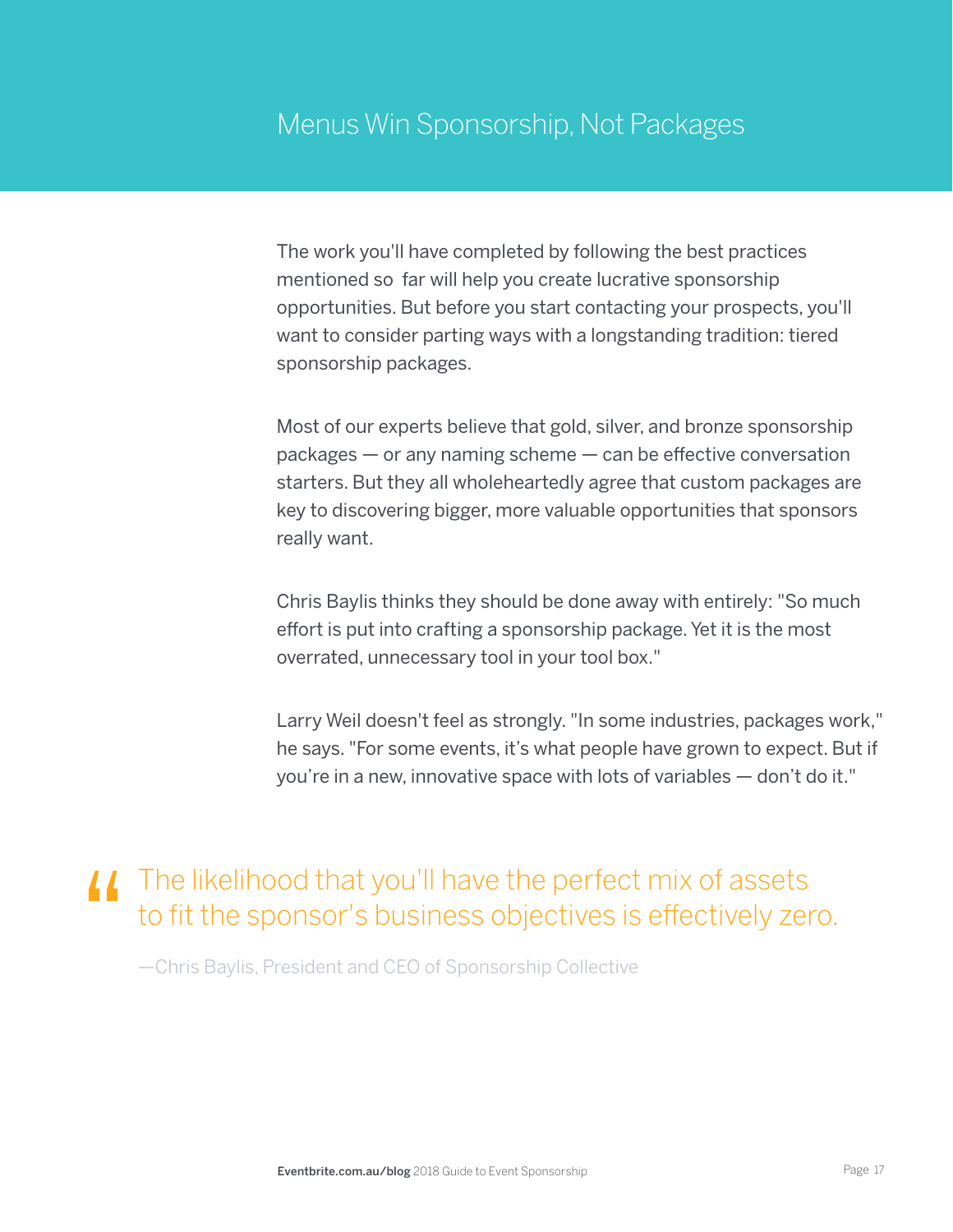Sponsors don't want to buy a bunch of assets they don't need. Forcing them to choose between arbitrary levels may mean you're leaving money on the table. Instead of offering prospects packages, give them a menu of assets to choose from.

This can lead to bigger sponsorship deals and longer lasting partnerships with valuable sponsors. List your sponsorship assets by activation type  $-$  branding, on site, samples, experiential  $-$  to help sponsors quickly understand the potential value of each asset.

And if you absolutely must create tiered sponsorship packages, JoJo Gutfarb emphasises, "Let sponsors know you can create something exclusive for them. If you don't, you're throwing money away."

When it comes to including prices, most of our experts agreed that associating values to your assets can be helpful for sponsors.As Katie O'Neil puts it, "Assigned values provide a baseline and let the sponsor know if the opportunity is feasible to their budget."

But Chris Baylis advises that you skip it. "When you truly understand your attendees and have created sponsorship opportunities that perfectly align with your prospect's objectives, a menu will open the door to sponsors," he says. "Leaving the price off forces them to contact you."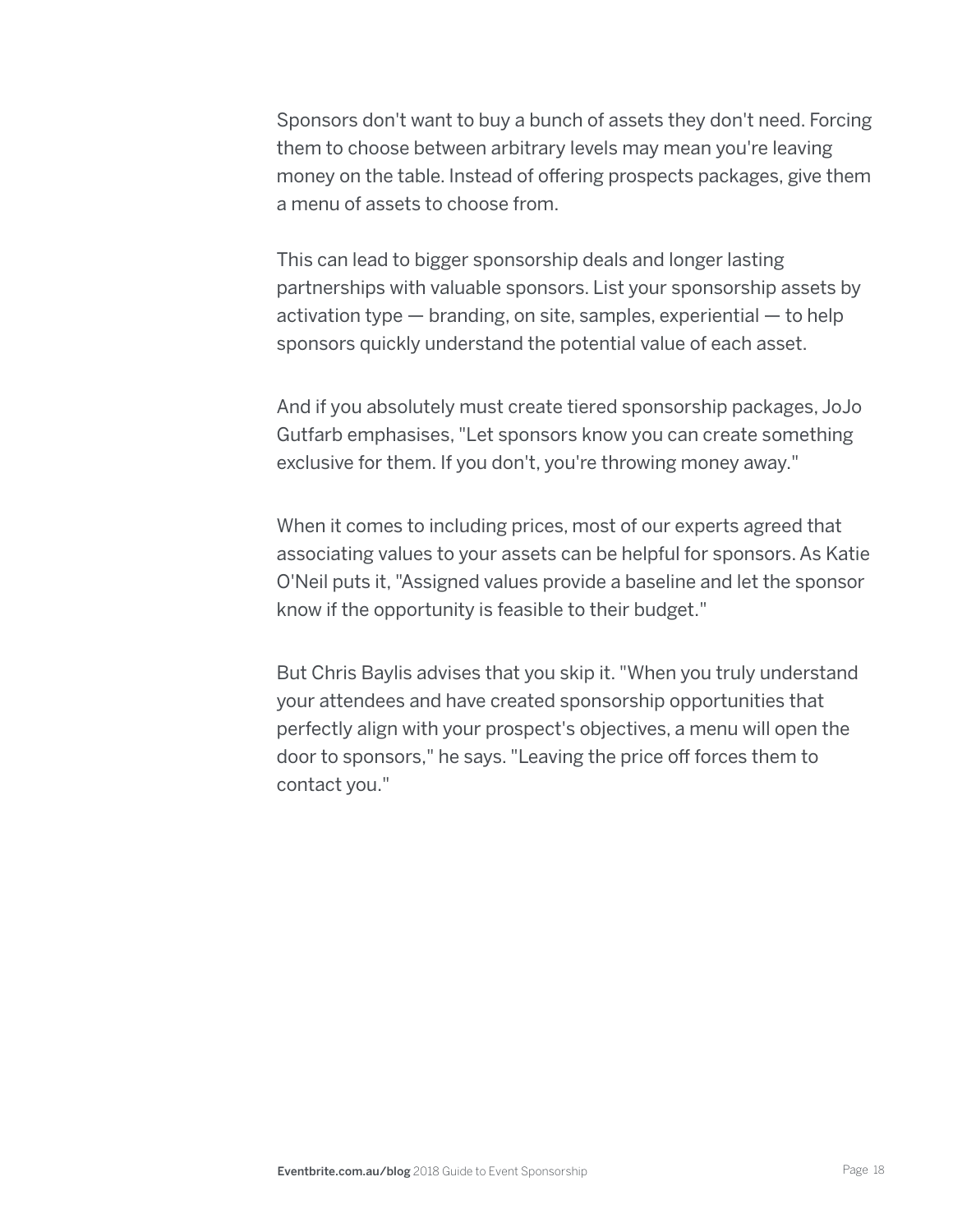### Don't Email Your Proposal

Nearly half of survey respondents say their primary method for contacting sponsors is email. If you're amongst the majority, the sponsorship experts say that you should never lead with a proposal or package.

"Your proposal is like a resume," explains Larry Weil. "No one submits their resume to an employer expecting the hiring manager to call them back saying they've got the job. It's an iterative process, much like sponsorship. It takes time to build a relationship and get commitment."

The experts also say to avoid mass emails (or e-blasts). "One of the most common mistakes I see people make is sending 600-word emails with a proposal attached," says Baylis. "They hope the recipient will open, read, and respond by purchasing a pre-packaged opportunity — it doesn't work like that."

When is it okay to send your proposal? "After the sponsor explicitly asks for one and you know enough about their goals to create a custom package," says Baylis.

The iterative process of approaching sponsors begins with identifying the decision maker.You can accomplish this a number of different ways. Attending an event your potential partner is sponsoring, for example, is a great way for you to make connections. Social media is another good channel for reaching out to a potential sponsor.

In the following sections, you'll learn how to approach sponsors, measure your progress, and make the best of each meeting.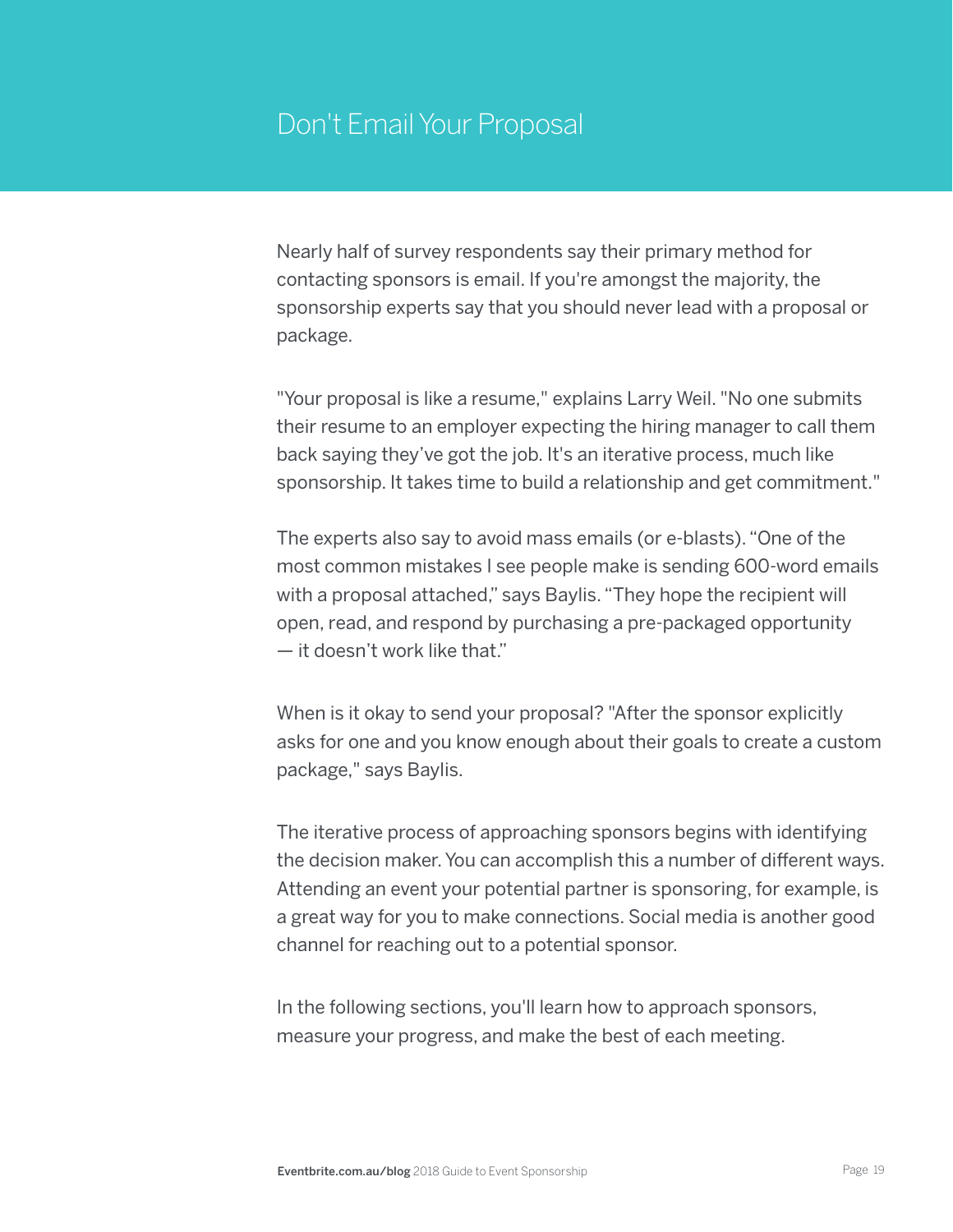#### Approach with brevity

As you begin to approach potential sponsors, remember that your goal is not to sell sponsorship — it's to find the decision maker and ask for a meeting after your do.

Keep your messages to two or three brief sentences and demonstrate interest in their goals and challenges.

The examples below demonstrate how to find the decision maker and ask for a meeting. Although they're presented here as emails, you can easily use them to guide your conversations on social media or in person.

| The follow up/warm email                                                                                                                                                                                      | Hey there,                                                                                                                                                        |
|---------------------------------------------------------------------------------------------------------------------------------------------------------------------------------------------------------------|-------------------------------------------------------------------------------------------------------------------------------------------------------------------|
| This email sample shows how you would<br>follow up with a connection made at an<br>event. Instead of leading with the proposal,<br>take the time to gather information and<br>learn who's who at the company. | It was great to meet you last week at the<br>XYZ event. Any chance you can suggest<br>the best contact for those in the product X<br>side at your company?        |
|                                                                                                                                                                                                               | Thanks,                                                                                                                                                           |
|                                                                                                                                                                                                               | Your Name                                                                                                                                                         |
|                                                                                                                                                                                                               |                                                                                                                                                                   |
| The cold email                                                                                                                                                                                                | Hey there,                                                                                                                                                        |
| If you're not fortunate enough to make a<br>warm connection first, going in cold shouldn't<br>be a problem with this sample email. Keep it<br>brief, and offer a date and time $-$ that way                   | I saw on LinkedIn that you are involved in<br>(related product/project), I would love to<br>connect and ask your thoughts about a<br>cool project I'm working on. |

Are you free tomorrow at 3:00? Your Name

you're asking them which time works for them, not if they want to meet you or not.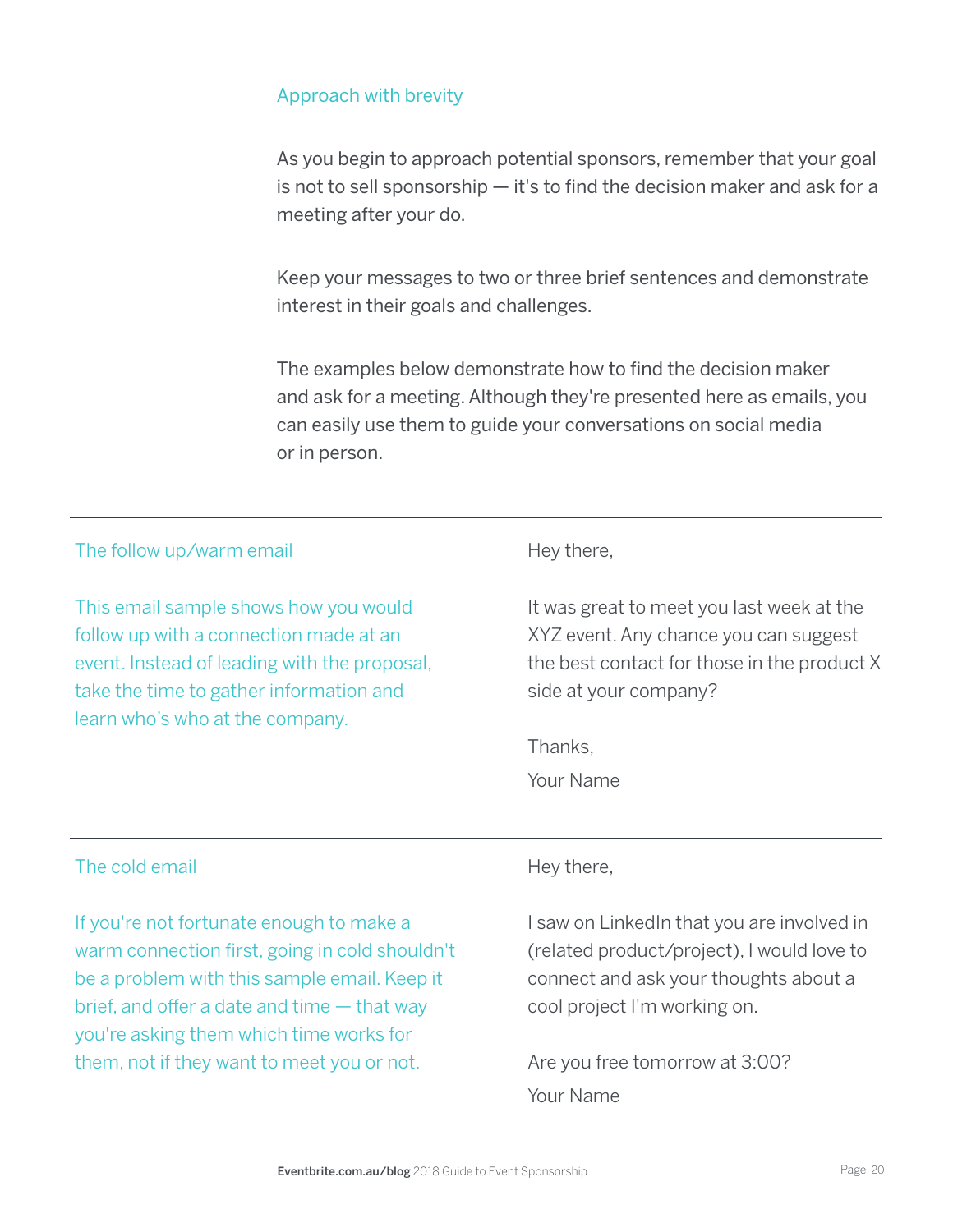#### The meeting request

Once you've identified the decision maker, the next step is to request a meeting with them. This example shows how you'd follow through with an introduction to the decision maker and request a meeting. The message focuses on the prospect and offers a date and time to discuss a potential opportunity that will be mutually beneficial.

Hi Prospect's Name,

Your colleague, Their Name, mentioned you were manager for product X.

I would love to set up a quick call to discuss some of your areas of focus and see if there is some common ground between your priorities and our plans for 2018.

How does your schedule look on Wednesday? Does 3:00 work for a phone call?

**Thanks** Your Name

The reason this method works is because the best sales tool you have is not your sponsorship proposal  $-$  it's you.

#### Count meetings, not emails

To measure how effective your outreach efforts are, don't count how many sponsors you've sent an email. A more suitable method for tracking your success, Chris Baylis suggests, is to look at the prospects you've met with — how many meetings did you have, and how many of those prospects requested proposals afterward?

"Event sponsorship is a relationship business," says Baylis. "Counting how many emails you've sent can't measure that. Remember that your best sales tool isn't your proposal or package — it's you."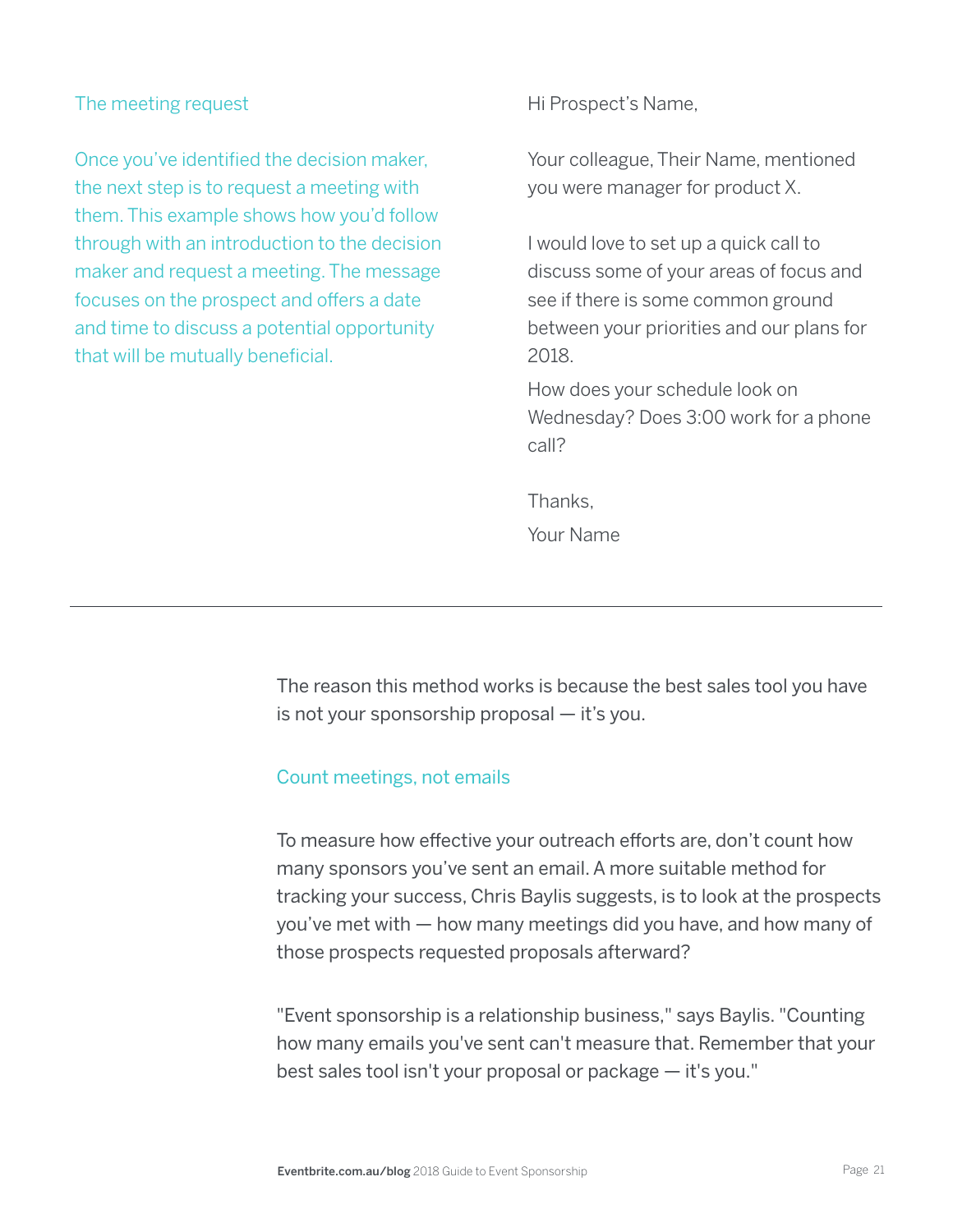If you're unsure this approach will work for you, Baylis challenges you to test it. "I ask clients to try this approach with a small segmentation of their prospect list. After they compare conversion rates, revenue, and time spent, it becomes quickly apparent that e-blasting proposals is the most inefficient way imaginable to win sponsorship."

#### Listen, listen, listen

Although it's been said more than once in this guide, it bears repeating: sponsorship is a partnership between your event and your sponsors. It's a two-way street that requires sincere interest in the sponsor's objectives and how you can help them achieve goals.

"The best advice I have for people trying to win sponsorship is to listen," says Sara Berry. "As you meet with potential sponsors, validate your assumptions about their goals and objectives. Ask them to speak about their challenges and successes. Then genuinely listen to what they're saying."

Success in sponsorship is trial and error. The more you listen to your sponsors, the better equipped you'll be to create custom solutions that unlock tremendous opportunities for you, the sponsor, and your attendees.



Use Eventbrite for your registration? The [Sponseasy integration](https://www.eventbrite.com.au/spectrum/sponsorship/) on Spectrum allows you to create a sponsorship deck for your event by importing your Eventbrite event data.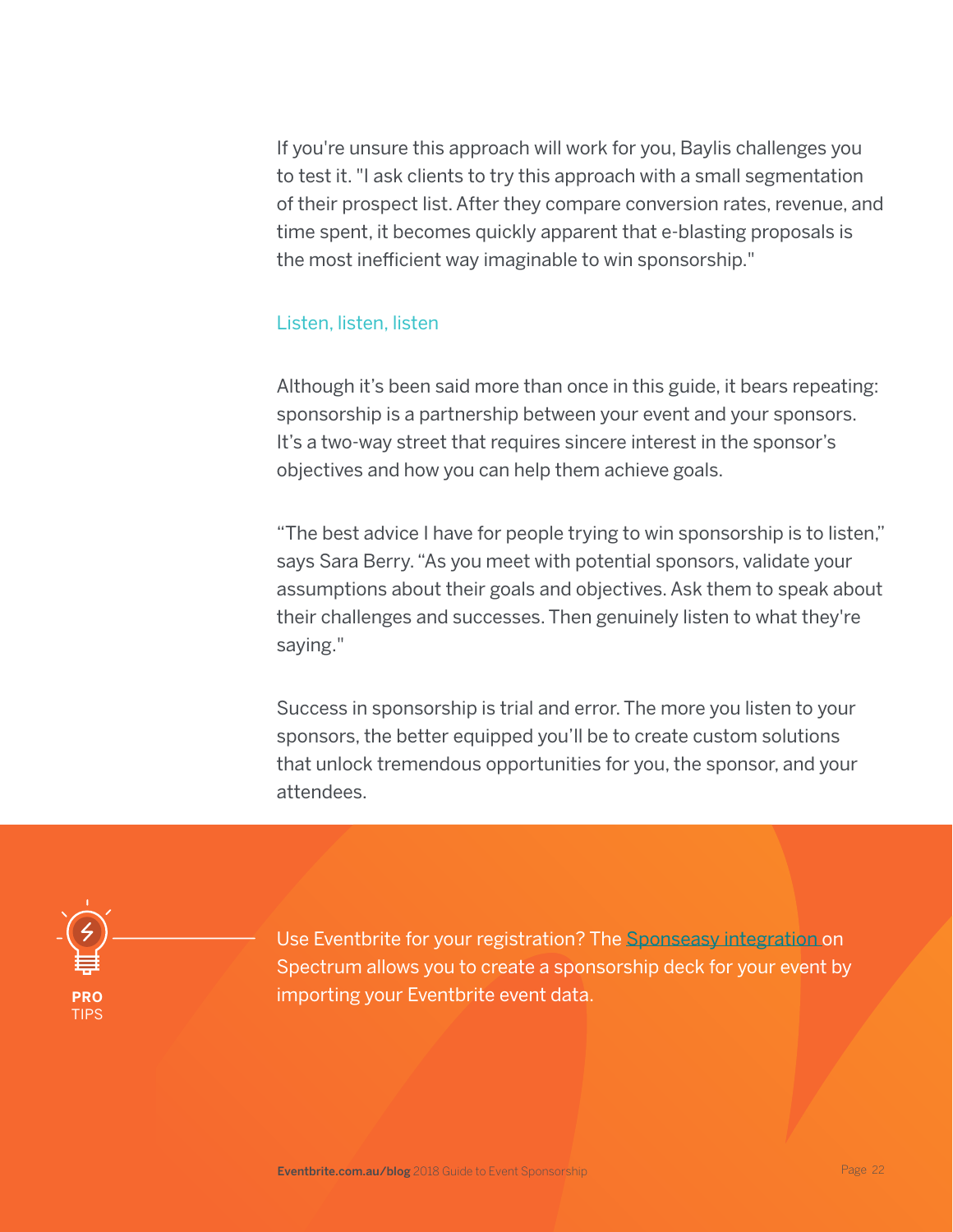"Sponsorship isn't just picking up a cheque and saying,'Thanks, see you next year,'" says Joe Waters. "You have to work.And when the work is done, you need to prove you did it."

It goes without saying that you must deliver everything you offer your sponsors. But according to JoJo Gutfarb, failing to deliver or over promising to sponsors will severely limit your ability to win future sponsorship. "Sponsors talk," she warns. "Watch your track record and make sure you hold up your end of the bargain."

#### Fulfil and deliver

Following the asset valuation process mentioned earlier will ensure you're focused on exceeding the sponsor's perceived value of their sponsorship.

"It guarantees you'll deliver on everything you agreed on," says Chris Baylis. "The value-based method of pricing sponsorship changes your goal. Instead of protecting your profit margin, you'll be focused on delivering on the sponsor's perceived value."

This mindset should encourage you to not just deliver, but over deliver for sponsors. Send a handful more tweets than you promised or compliment your sponsor seven passes if they asked for five.

Take pictures of attendees engaged with their experiential marketing, provide screenshots of social media mentions, and document everything you agreed upon.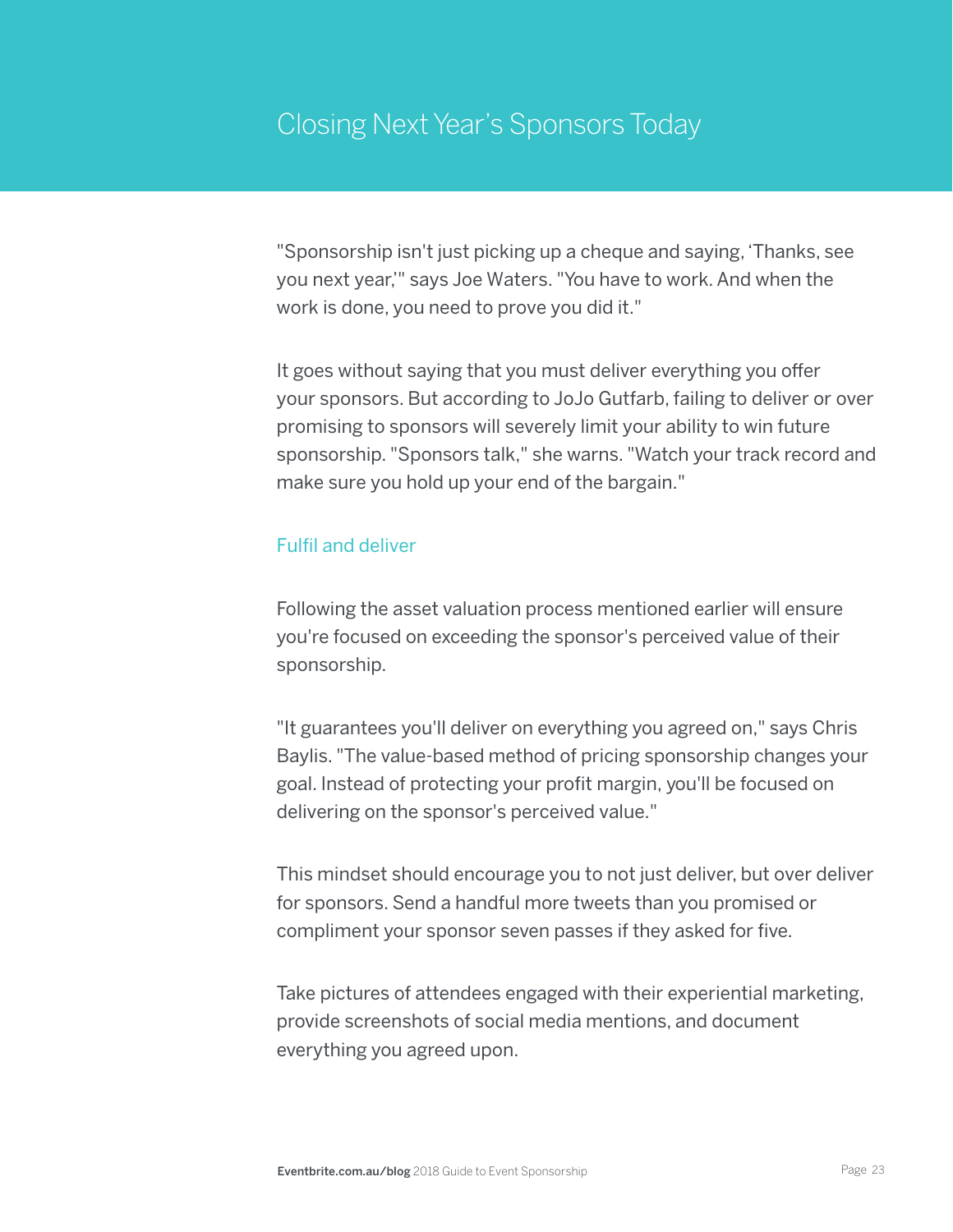Send out a post-event survey to ask attendees for feedback, including their experiences with sponsors and activations.

#### Communicate the results

"Following up with sponsors after the event is where a lot of people struggle," says JoJo Gutfarb. "Communicating the wins and losses with them is a critical part of the relationship."

Within two weeks of your event's end, call a meeting with your sponsors to discuss the outcome of their investments. Come prepared with a fulfillment report outlining how you delivered (or hopefully overdelivered) on each promise.

Your fulfillment report should include five elements:

#### Intro & summary

Start off with a few sentences about your event's value proposition and a brief summary of the results.

#### Attendee stats

Use visualisations (charts, graphs) to summarise attendee demographics, attendance, and survey results. 02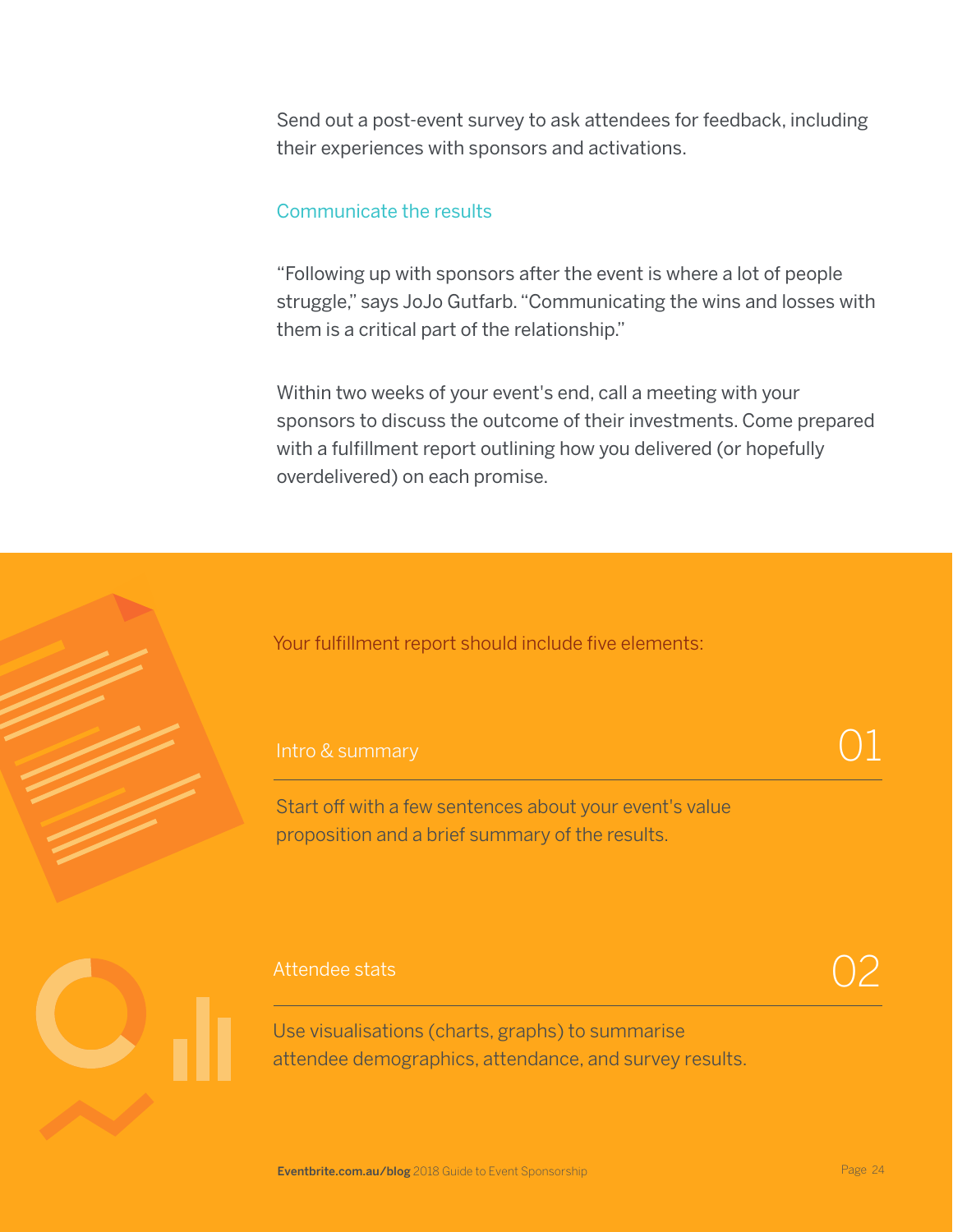#### On-site stats

#### Off-site stats

Share documentation of off-site exposure from screenshots of social media mentions to number of impressions and engagement.

#### Last page

End your fulfillment report with gratitude for the sponsor's support and the immeasurable impact they've made on your attendees.

#### Request feedback

When you meet with your sponsors, ask them for their feedback. What did they love? Was there anything they disliked? What should you do more or less of next time? As you discuss the results, use the time to ask more about their goals and objectives for the coming year.

03

 $\Delta$ 

 $\cdot$ )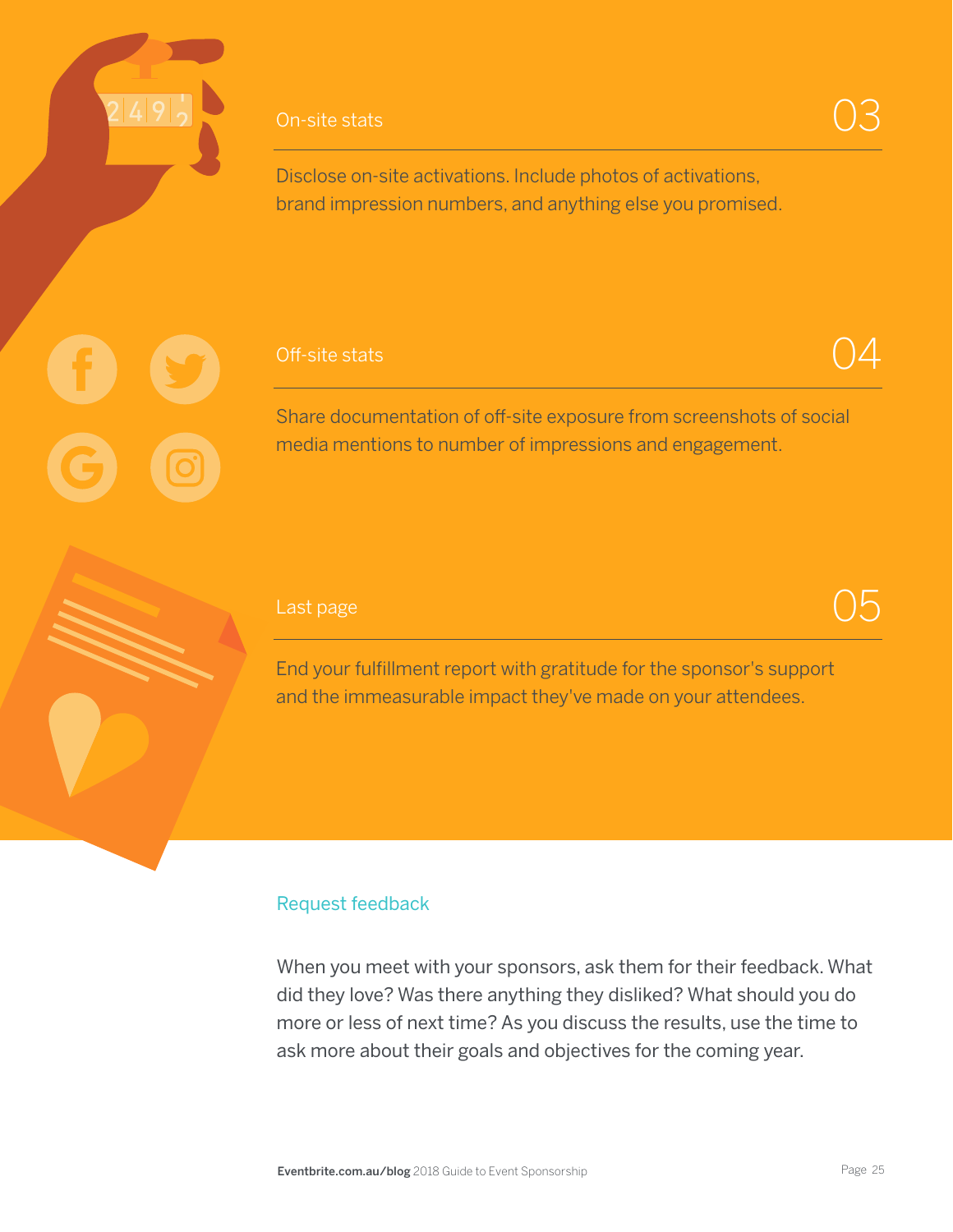If your are sponsors happy with the results of your partnership  $$ especially if you delivered a significant return on their investment then you've earned the right to ask them to come back next year.

#### Ask for the renewal

"During your fulfillment meeting, ask if the sponsor will look at a draft proposal for the following year," says Baylis. "If you can prove a return on their investment for multiple years, ask if they'd be willing to sign for two or three years in exchange for a discounted rate."

Send out custom proposals based on their feedback within two weeks of your fulfillment meeting. If they like what they see, then you'll have already closed a sponsorship deal for next year!

The last order of business for your fulfillment meeting is to invite sponsors to refer you to anyone in their network who'd like to connect with your attendees. Referrals are a great way to increase sponsorship revenue and ultimately save time when planning your next event which will make your life much less stressful.

#### Stay in touch

Whether your sponsors opted to renew early or not, it's beneficial to continue nurturing your relationships. "The most common advice I give to people seeking sponsorship is to maintain frequent contact with your sponsors — not just when you want them to commit," says JoJo Gutfarb. "It's critical to building healthy, long-lasting partnerships."

With regular check-ins, your event is on top of your sponsor's mind during their budgeting process and can lead to more referral opportunities.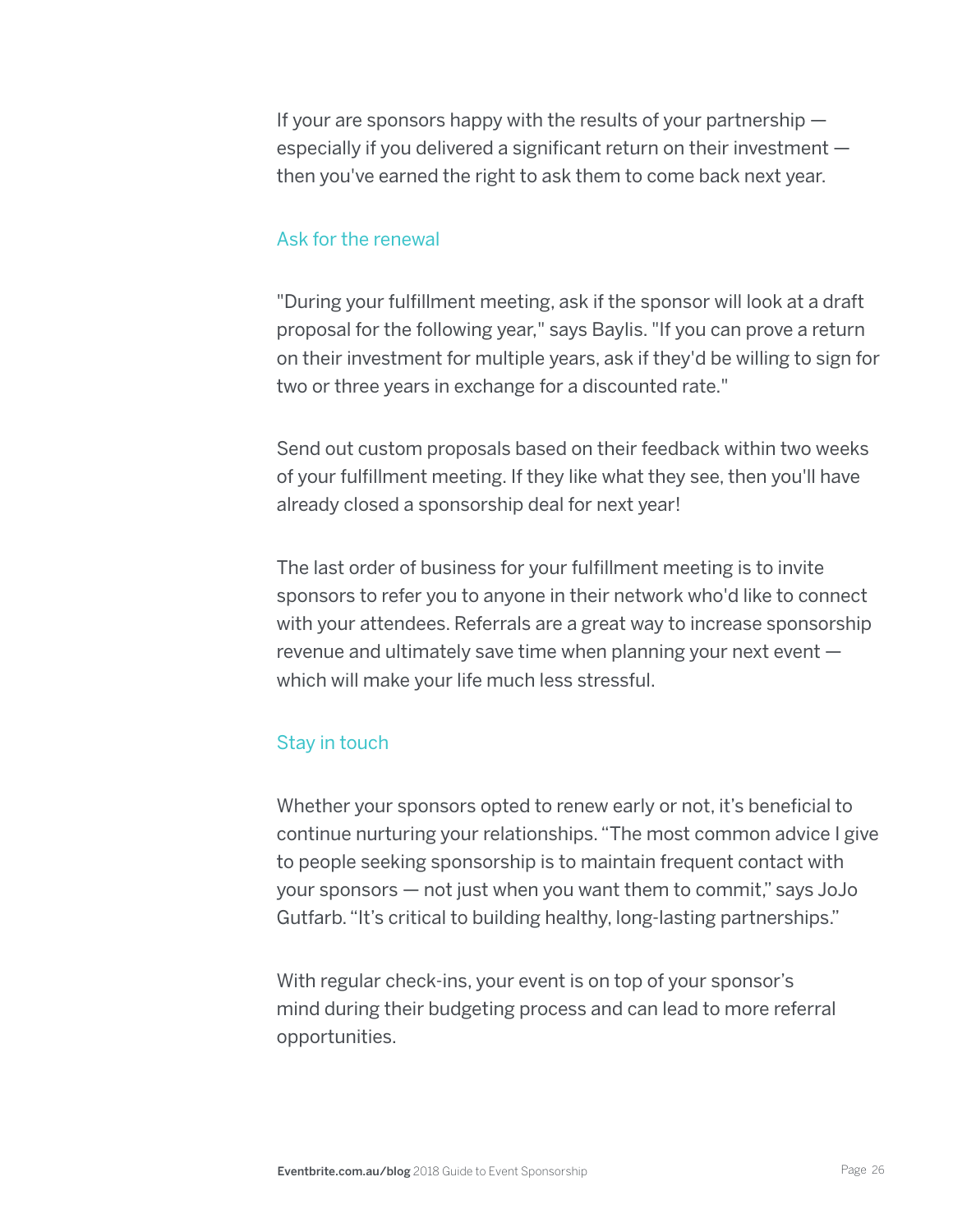If you made it this far, you know that overexposure to advertising in the digital age has led to a new paradigm for event sponsorship. With the best practices and actionable advice in this guide, you can leverage your secret weapon to unlock valuable sponsorship opportunities. And in learning the value-based valuation process, you can approach sponsorship more strategically — and build long, mutually beneficial relationships with brands.

In addition to all the knowledge they've shared so far, we asked our experts if there was one thing you must do in the coming year to win sponsorship.

#### Here's what they had to say:

"Stay on top of trends in technology and solutions that help you learn more about your event and your attendees. From targeting methods to robust data analytics platforms, event technology is evolving at a rapid pace. Stay in the know, and you'll be able to find new partners and create innovative opportunities. Be the first event to wow sponsors with valuable insight. Because if it's not you, rest assured that someone else will." — Sara Berry

"Sponsorship is supposed to be win-win. So be ready to clearly outline how you're going to help your sponsors grow their business and how you'll measure the success. Show that you have their best interest at heart and help them get more bang for their buck. Because once you get one sponsor, it gives you the leverage you need to win another." — Joe Waters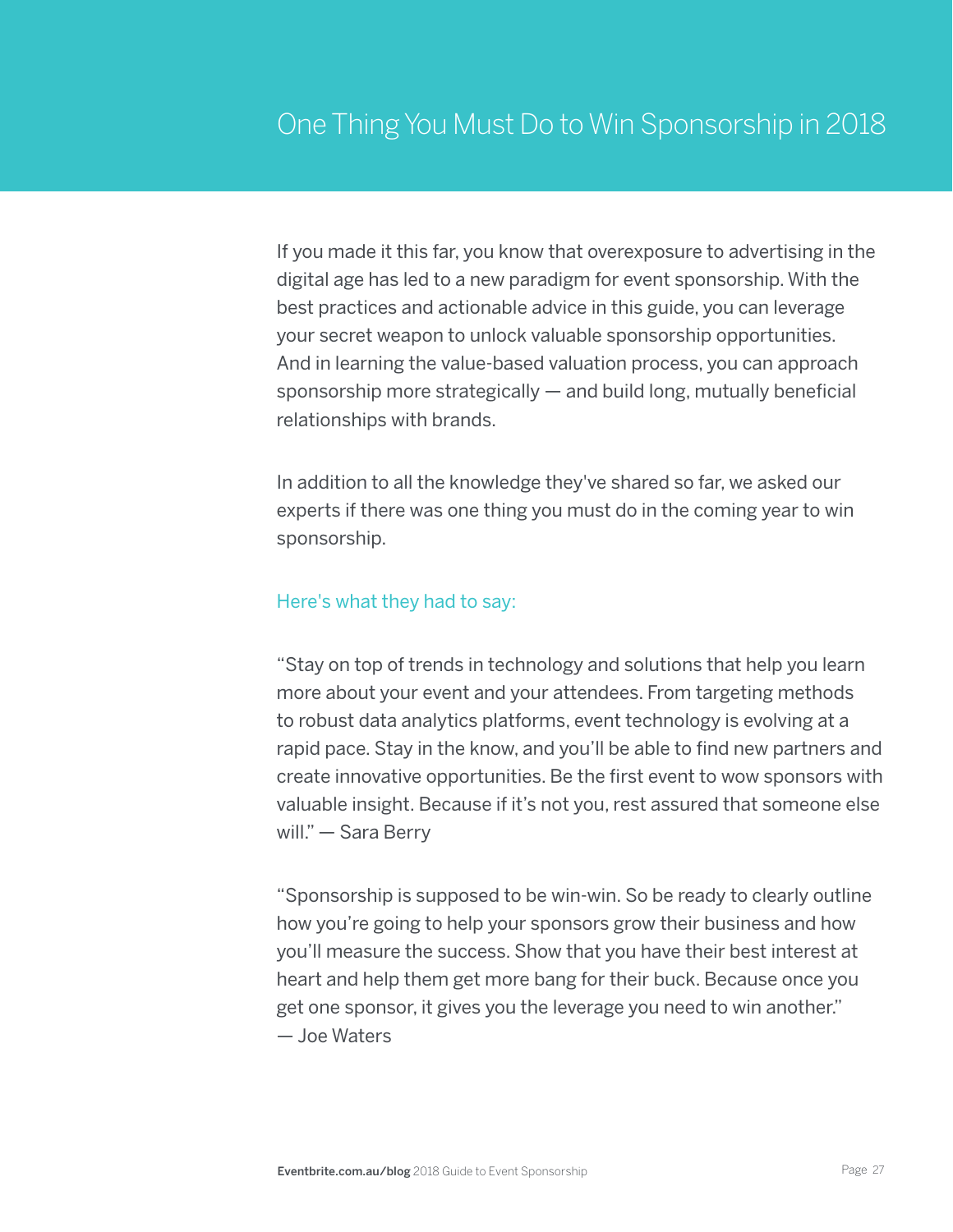"In my experience, too many events price their sponsorships at or around cost. For example, they will charge \$250,000 to sponsor the post-event cocktail party because that's how much it cost. They ignore the value of the opportunity to the sponsor." — Larry "The Sponsorship Guy" Weil

"Offer creative, more tangible sponsorship ideas that last. It can be an interactive photo booth or a thoughtful giveaway, just as long as it's something your attendee can take away or share on social media. If you offer attendees something valuable or useful — and not just a piece of paper they'll throw away — they'll hold onto it longer. And that's something sponsors are willing to spend large sums of money for." — JoJo Gutfarb

"Know your show! I can't stress that enough. Too many events offer sponsors the same old basic packages. If you know your audience their goals and KPIs — and how sponsors can add value to their event experience, you'll be able to make the most out of every sponsorship opportunity." — Katie O'Neil

"I am asked all the time, 'what is the one thing I need to do to get in front of my sponsorship prospects?' People expect me to say things like warm contacts or high pressure sales or a well written sponsorship package. None of this is the case. The one thing you need to do to stand out in this space is to know your audience and know them well. Demographic, psychographic, brand preferences, coming purchases etc. Your sponsors are trying to connect with their future (or current) customers and if you can't prove that you can help them do that, you're just another property asking for money. You want to position yourself|as a true partner and the only way to do that is to know your audience. — Chris Baylis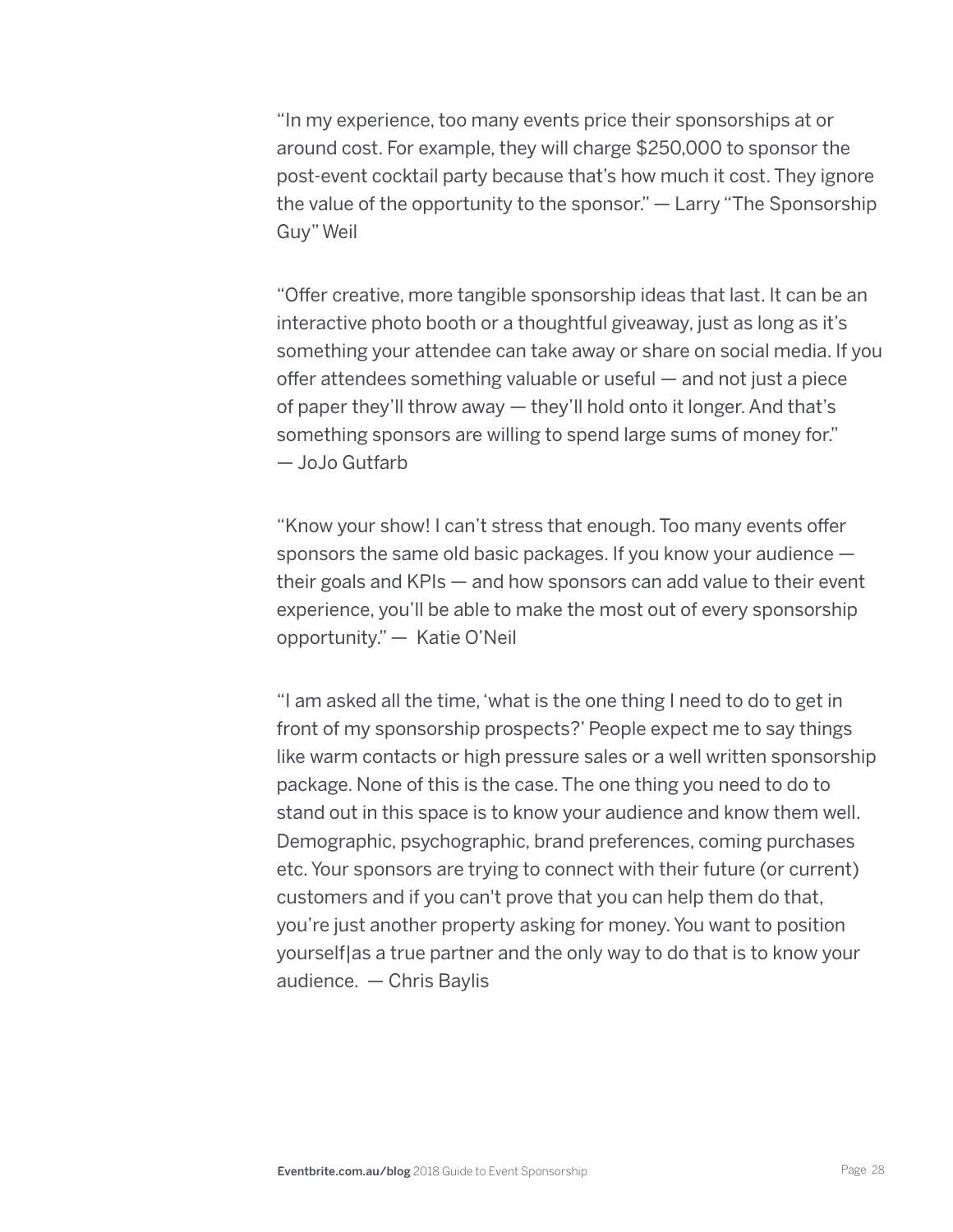### The Takeaway

2018 is poised to be a good year for event sponsorship. According to IEG's 2017 report on "What Sponsors Want," 75% of sponsors said they were considering new partnerships this year — up 5% over 2016. Using this guide, you can offer sponsors access to their target audience and deliver an impressive return on their investment.

To learn more on how to be more successful in 2018 get in touch with one of our event experts by [contacting us here](https://www.eventbrite.com.au/blog/academy/contact-eventbrite/) or calling 1800 820 172 (AU) or 0800 448 422 (NZ).